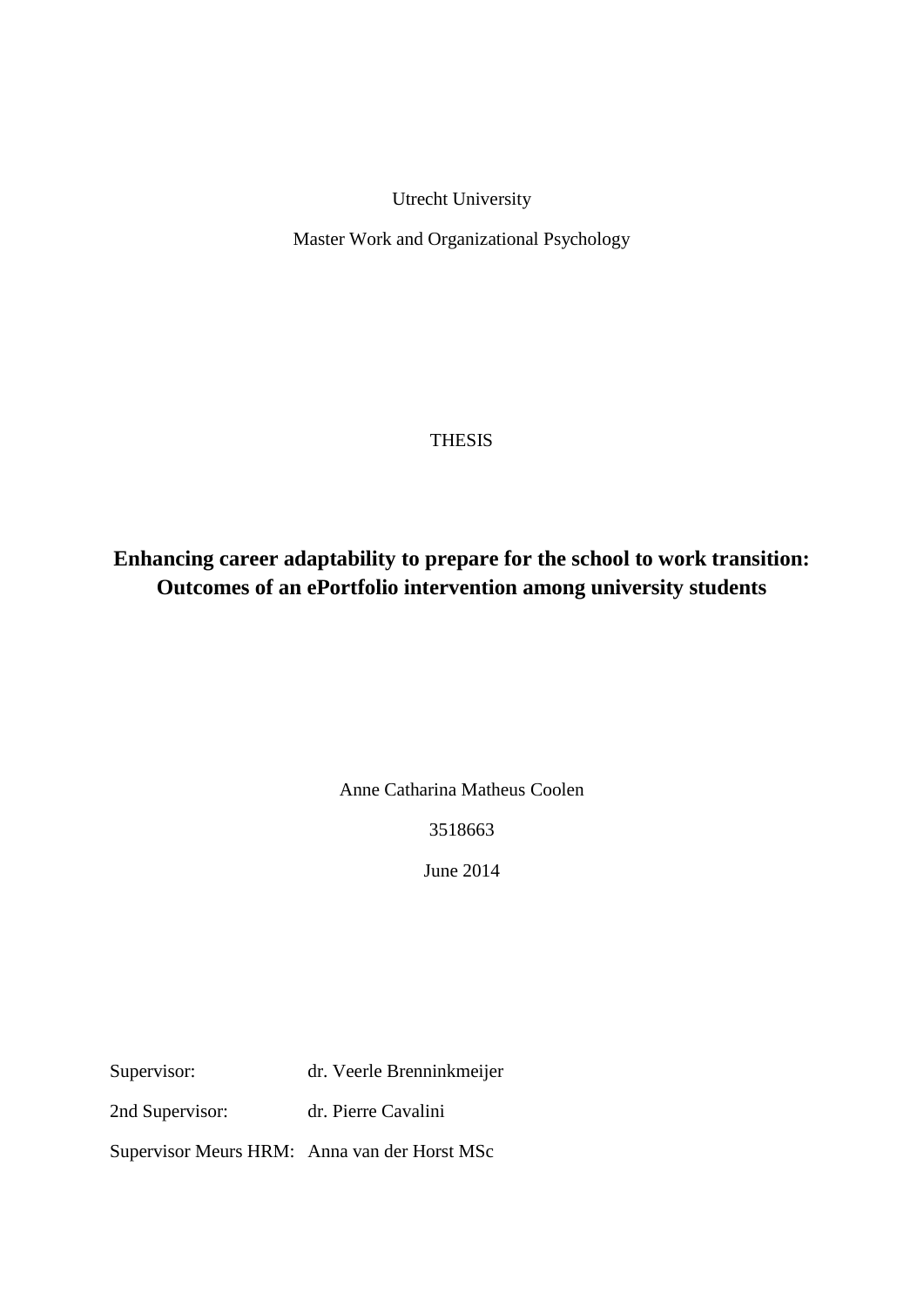# **ABSTRACT**

Many graduates struggle when it comes to the school to work transition. Because career adaptability has proved to be helpful when managing career transitions, this study tested an ePortfolio intervention aimed at enhancing students' career adaptability (concern, control, curiosity, and confidence). The intervention consisted of a self-exploration meeting and an environmental exploration meeting. The development of the different career adaptability dimensions is compared between the experimental group (*n*=23) which received the entire intervention and the control group (*n*=26) which only attended the environmental exploration meeting. Results indicated that after attending the self-exploration meeting, participants in the experimental group showed significantly higher levels of concern, self-exploration (curiosity) and job search self-efficacy (control) compared to the control group. Participants in both groups showed an increase in all career adaptability measures after attending the environmental exploration meeting. The intervention seemed to be more effective on enhancing career planning (concern) and environmental exploration (curiosity) when the entire intervention was attended. In sum, results indicated that the ePortfolio intervention is effective in enhancing career adaptability in the short run. Moreover, the results showed the significance of self-exploration before conducting environmental exploration.

**Key words**: career adaptability (career concern, career control, career curiosity, career confidence), ePortfolio, self-exploration, environmental exploration, school to work transition.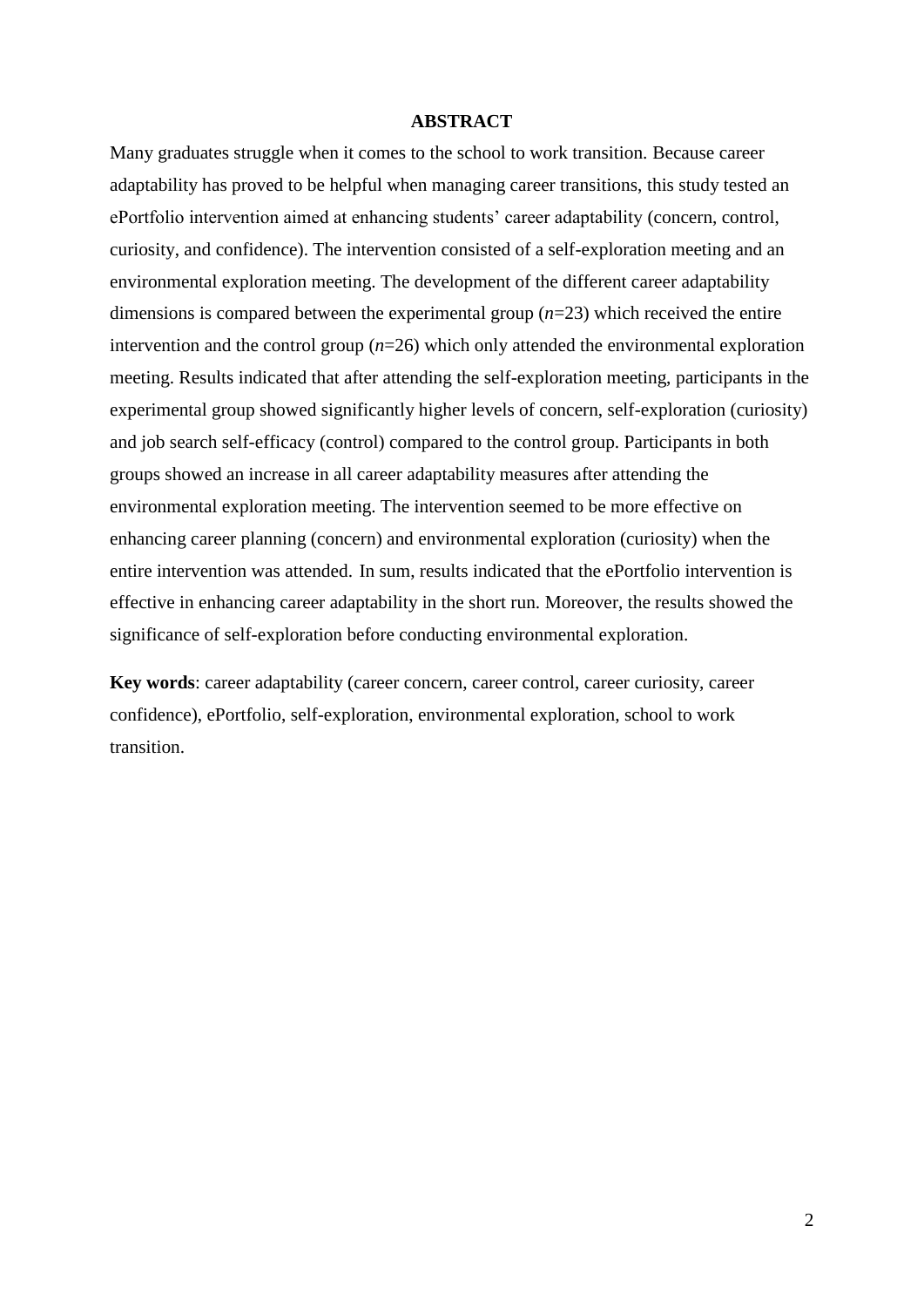## **INTRODUCTION**

Students who will graduate soon are about to enter a very important phase in their life: the school to work transition. Soon they will leave their student life behind and are supposed to enter the labor market to find a suitable job. During this transition important career-related decisions have to be made which can influence their future careers (Koen, Klehe, & Van Vianen, 2012). However, many people are struggling when entering the labor market. Transitions from school to fitting work are slow and difficult nowadays. During an economic crisis it takes graduates longer to find a suitable job, and chances of a permanent position and a high salary are limited (SEO, 2013). Unfortunately, the current economic situation forces graduates to be less selective about what kind of job to accept. This results in lower job quality (ILO, 2013) which is not desirable since finding high quality employment is especially important during the school to work transition. A graduate's first job can influence future vocational outcomes and career success (Ng & Feldman, 2007) which highlights the importance of the school to work transition.

An effective transition occurs when graduates match their personality traits and skills to work environments in which they are required to use those traits and skills (Solberg, Howard, Blustein, & Close, 2003). This is reflected in a high person-job fit. Person-job fit strongly correlates with job satisfaction, organizational commitment and intent to quit, which are outcomes found important by both employees and organizations (Kristof-Brown, Zimmerman, & Johnson, 2005). In addition, organizations are currently operating in a changing environment which forces them to constantly adapt (Cummings & Worley, 2010). This also has implications for employees in terms of changing working conditions and flexible career requirements. Nowadays people change jobs more often due to technological developments and large changes in organizational structures (ROA, 2011). Because rapidly changing organizations will remain to be standard in the future, it requires people to be highly adaptable throughout their entire careers. This forces them to take the lead in building their own careers since it is their own responsibility (Van Vianen, De Pater, & Preenen, 2010). For graduating students who will soon enter the labor market, it starts with preparing for the school to work transition. However, the uncertainty that goes with this transition can hinder peoples initiative to prepare themselves for such a change (Klehe, Zikic, Van Vianen, Koen, & Buyken, 2012). Therefore, it is important to prevent this and provide graduating students with necessary resources to cope with all the changes before they enter the school to work transition.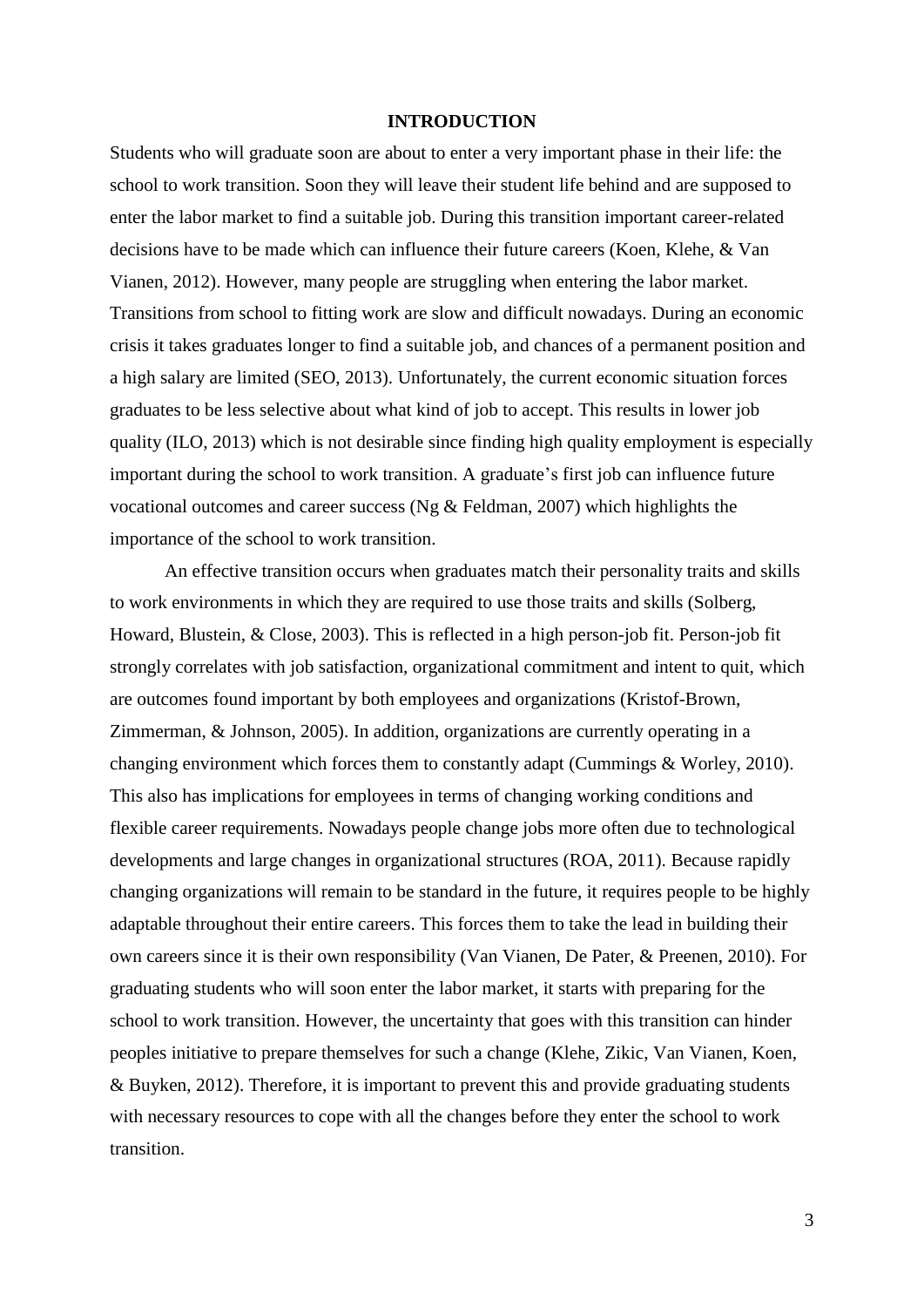An intervention aimed at enhancing students' career adaptability might be what students need to help them cope with changes during this transition as well as in their future career. Although some research has been conducted on training interventions aimed at enhancing career adaptability (Koen et al., 2012) or similar career competencies (e.g. Akkermans, 2013), there are no studies yet using an ePortfolio intervention. This is an online tool that supports people to find their own way in the fast changing labor market, and gives them the opportunity to discover and develop their personal knowledge and skills in a more autonomous way. The current study will answer to the often heard call for more intervention studies on career development (e.g. Verbruggen & Sels, 2008; Vuori, Toppinen-Tanner, & Mutanen, 2012) and test the effectiveness of the ePortfolio in enhancing students' career adaptability. Moreover, the current study will contribute to the knowledge what students need to feel well prepared when entering the labor market.

## *Career adaptability*

A successful transition from school to work asks for career adaptability which can be described as a psychosocial construct that explains individual's resources for coping with current and anticipated tasks, transitions and traumas in occupational roles (Savickas, 2005). Career adaptability consists of four dimensions: concern, control, curiosity, and confidence (Savickas, 2005). Each of those represent an adaptive resource or strategy that individuals could use to cope with tasks, transitions and traumas while constructing their careers (Savickas, 2005). In short, people should 1) become *concerned* about their future career, 2) increase individual *control* over their career, 3) show *curiosity* by exploring themselves and potential career paths, and 4) enhance their *confidence* to live up to their ambitions.

The first dimension 'career concern' is about looking ahead to the future and being aware that it is important to have a plan (Savickas, 2005). Career concern involves setting career goals and is thus closely linked to career planning. The second dimension 'career control' concerns being responsible and careful in making career-related choices. It implicates that people are able to influence their future and are responsible for constructing their own career. When people show a lack of career control, it is called career indecision (Savickas, 2005). The third dimension 'career curiosity' is about gaining self-knowledge by selfexploration and exploring what the work world is offering to discover the fit between the self and the occupational roles (Savickas, 2005). Regarding to self-exploration important questions which should be answered are, 'What motivates me? What are my talents? What are my ambitions? What is truly important to me in a job?'. In addition to self-exploration it is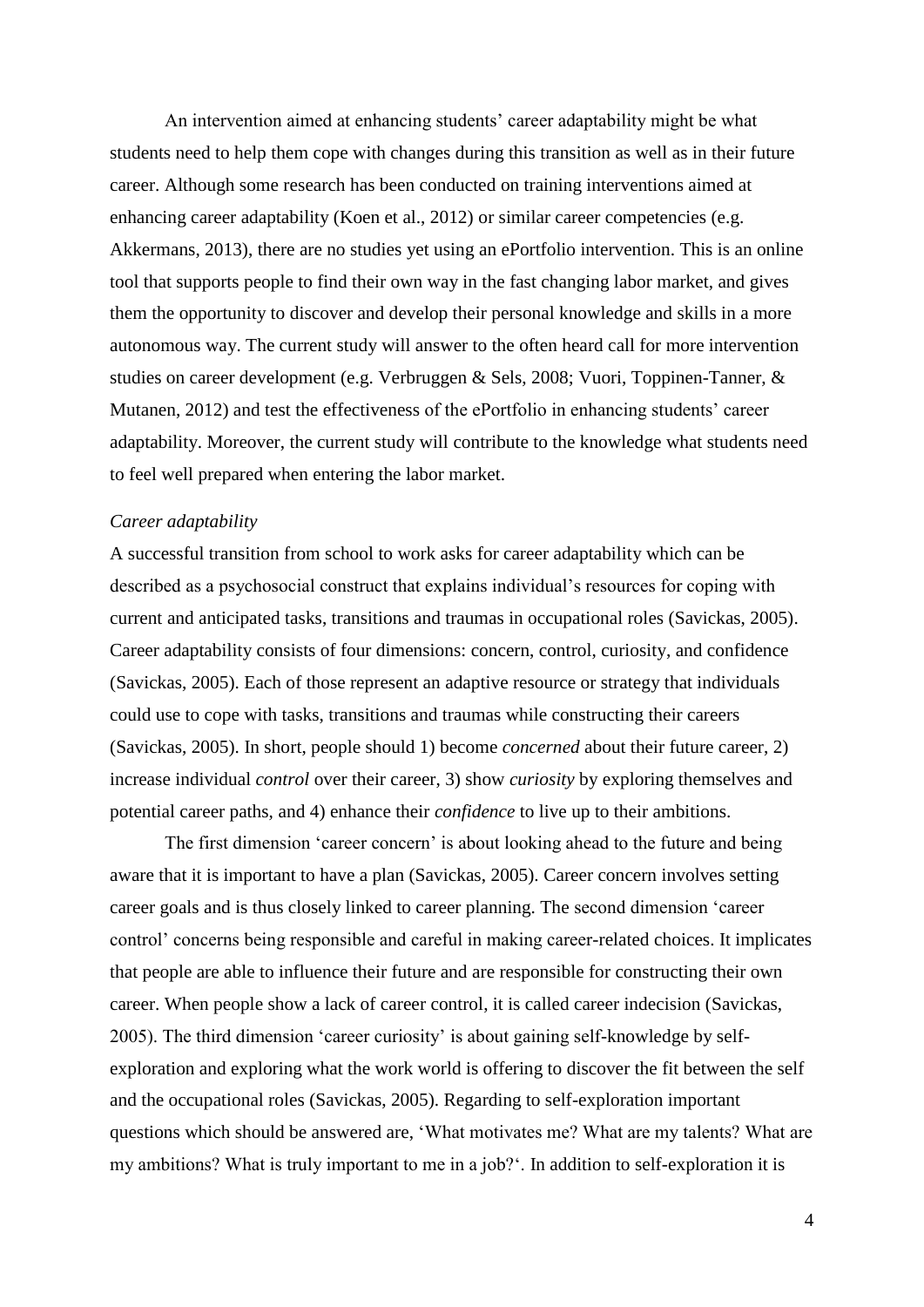important to conduct environmental exploration by discovering different career paths and gaining information about different jobs, organizations and professional fields. The fourth and final dimension 'career confidence' concerns expecting to be able to solve complex problems while constructing one's career (Savickas, 2005). It has to do with someone's job search selfefficacy and refers to someone's belief in being capable to perform behaviors which lead to certain employment outcome (Moynihan, Roehling, LePine, & Boswell, 2003). The total level of one's career adaptability is reflected in the presence of each of the four dimensions, but more importantly in the ability to adequately use them (Savickas, 2005). It is about both competence and willingness to adapt to changes.

Several studies showed that adolescents higher in career adaptability are more successful in managing career transitions (Creed, Muller, & Patton, 2003; Germeijs & Verschueren, 2007; Neuenschwander & Garrett, 2008; Patton, Creed, & Muller, 2002 In: Hirschi, 2009). Zikic and Klehe (2006) found that perceiving a sense of competence, examining one's career options and planning one's career prior to unemployment, which show strong resemblances with the career adaptability dimensions confidence, curiosity and concern, increases the possibility of finding a suitable job. Moreover, job seekers who show more adaptive behavior before a career transition, frequently report higher employment quality afterwards (Koen, Klehe, Van Vianen, Zikic, & Nauta, 2010) and career success (Hirschi, 2010), which is exactly what graduates need. Thus, to successfully manage the school to work transition it is important that graduates have a future plan, make career-related decisions properly, explore themselves and their environment, and be confident.

Nevertheless, it is questionable whether adolescents are able to develop career adaptability in terms of concern, control, curiosity, and confidence. In the literature there is no clarity whether career adaptability is a dynamic and thus malleable construct, or a stable personality trait (Verbruggen & Sels, 2008). Whereas Verbruggen and Sels (2008) and Griffin and Hesketh (2003) consider career adaptability as a stable personality trait, Koen et al. (2012) and Akkermans (2013) support Savickas and Porfeli's (2012) view on career adaptability as a dynamic construct. Previous research of Verbruggen and Sels (2008) showed that career counseling increased adaptability at short notice, but failed to sustainably increase adaptability. It has to be noted that adaptability was measured as an overall perceived competence and motivation to adapt to changing circumstances. Verbruggen and Sels (2008) suggest that career counseling is probably not the way to enhance adaptability in the long run, or that adaptability should be viewed as a trait instead of a competence that can be gained. Griffin and Hesketh (2003) treated adaptability as an inflexible personality trait and argued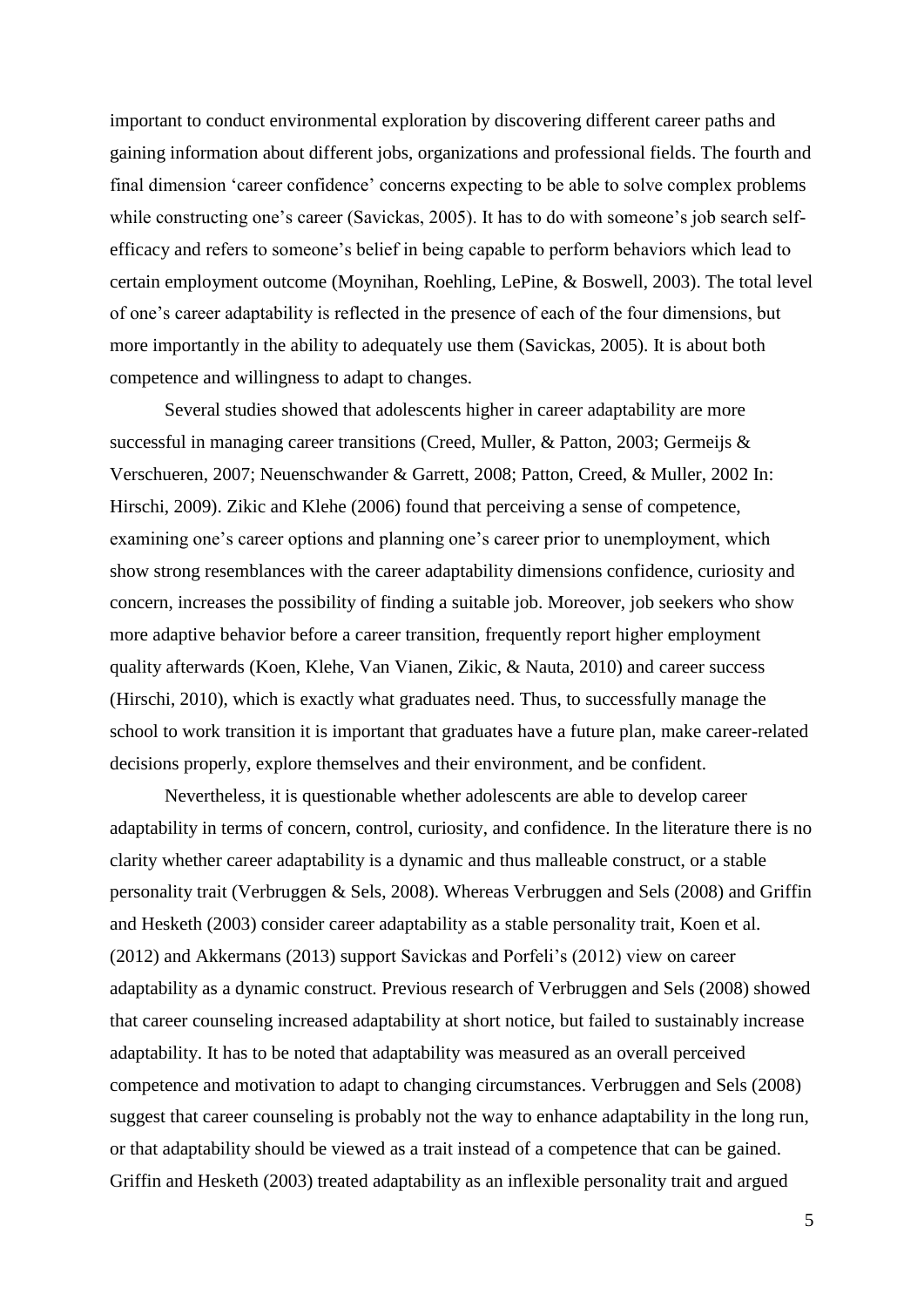that it has strong similarities with the Big Five trait 'openness to experience'. Fugate, Kinicki, and Ashforth (2004) consider personal adaptability as one of the dimensions of employability and note that individual differences predispose people to engage in adaptive efforts.

Conversely, Savickas and Porfeli (2012) view career adaptability as transactional competences which develop in the interaction between a person and its environment, and therefore as changeable. However, there is little research on specific career adaptability interventions. Koen et al. (2012) developed a theory-driven training aimed at increasing career adaptability in terms of concern, control, curiosity, and confidence. They found an increase in concern, control and curiosity right after the training, and an increased level of control and curiosity in the long run. This partially confirms Savickas and Porfeli's (2012) view on career adaptability as a malleable construct. Akkermans (2013) tested a comparable intervention (the CareerSKILLS intervention based on the JOBS intervention (Caplan, Vinokur, Price, & Van Ryn, 1989)) to enhance career competencies among young workers and found significant effects. The career competencies show strong resemblances with the career adaptability dimensions. The reflective competencies 'reflection on motivation' and 'reflection on qualities' can be compared to the career curiosity dimension, in particular the self-exploration part. The communicative competence 'networking' shows some resemblance with career concern. The behavioral competence 'work exploration' is comparable to career curiosity, mainly the environmental exploration part. The second behavioral competence 'career control' even has the same name as one of the career adaptability dimensions. The overall method of the intervention is based on strengthening self-efficacy which can be compared to the career confidence dimension. Because the intervention is effective in enhancing the competences at least in the short run and the competences show strong resemblances with the career adaptability construct, this also supports Savickas and Porfeli's (2012) view on career adaptability. However, the question remains whether it is possible to develop career adaptability in terms of concern, control, curiosity, and confidence when using a different type of intervention.

# *ePortfolio*

A tool that might contribute to sustainable effects and thus could be helpful when managing a career transition, is an ePortfolio. In general, an ePortfolio is described as a web-based information system that uses electronic media and services. It aims at building and maintaining an online portfolio in which someone is able to demonstrate one's competences and skills, and reflect on one's development. This helps people to achieve a better

6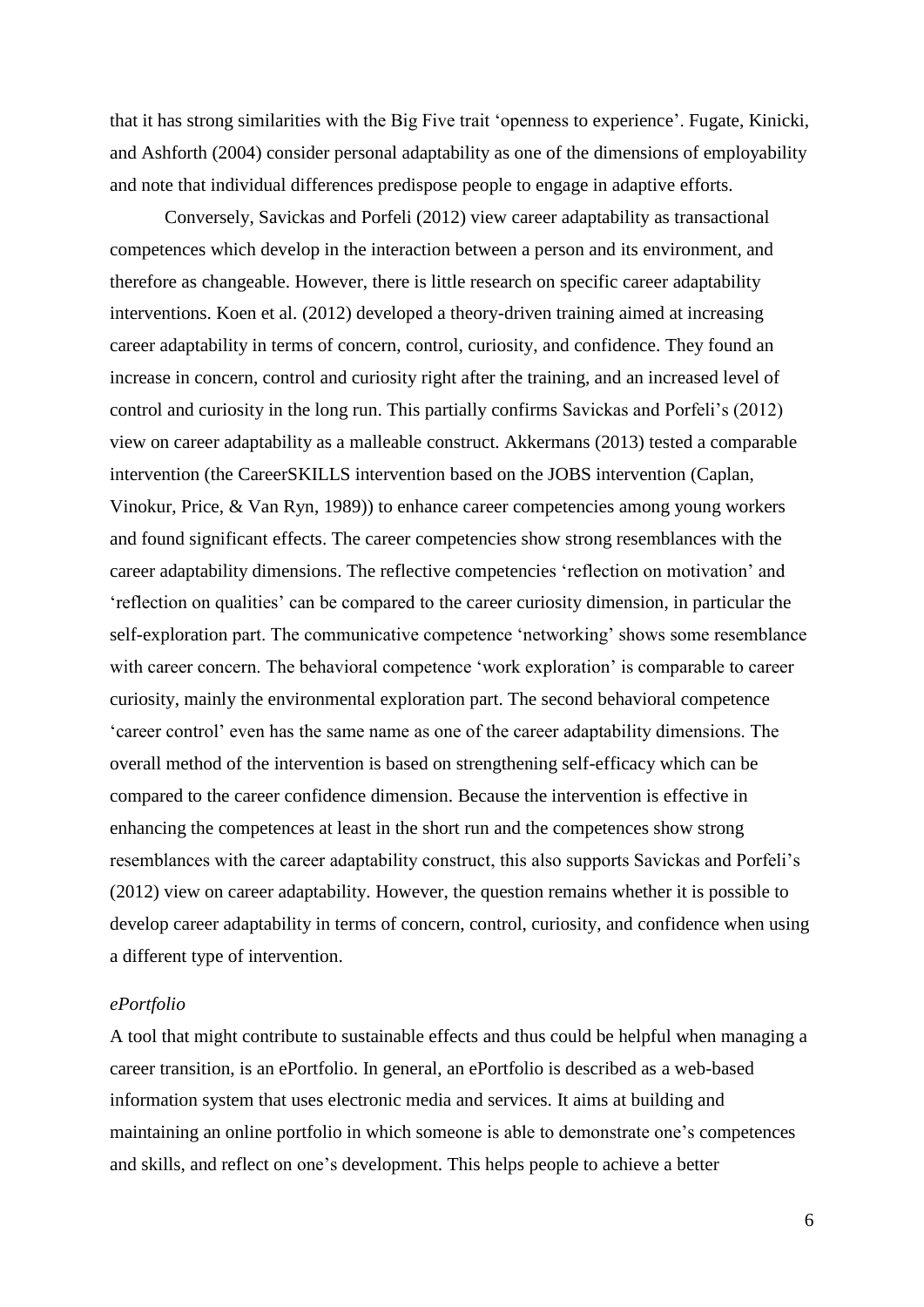understanding of their personal development, and supports career planning and CV building (Tosh & Werdmuller, 2004). Tosh and Werdmuller (2004) found mutual benefits because an ePortfolio can be used as a learning tool, a monitoring tool and a mechanism for employment opportunities. In education ePortfolios are seen as a powerful tool since it promotes selfmanagement and self-direction by giving the responsibility for maintaining the tool, using its functions and improving their learning experience to the user. Users are completely in control of how and what they present. Hallam and Creagh (2010) found that there is a high level of interest in ePortfolios in the higher education because it helps students become reflective learners and being aware of their personal and professional strengths and weaknesses. Moreover, it can support them to make those skills more explicit and this might promote the graduate recruitment process. Research of Alexiou and Paraskeva (2010) showed that students' self-regulated learning skills enhanced when using ePortfolios. Since an ePortfolio seems to be a useful tool to promote self-management, it goes well with the trend that people are responsible for their own career and the career adaptability construct.

The ePortfolio has already showed its usefulness during career transitions. Herman and Kirkup (2008) studied women in transition using an ePortfolio. Those women were returning into employment in science, technology and engineering. 73% of the participants reported the ePortfolio as fairly to very useful and 77% would use an ePortfolio in the future again. The benefits of an ePortfolio compared to more traditional interventions are reflected in its self-directed possibilities and its cost effectiveness. An ePortfolio can be used autonomously. The clear instructions within the program help the users go through the different steps. Therefore it is a very cost-effective career intervention in contrast to career counseling which is relatively expensive. Combining its self-management possibilities and its usefulness during a career transition, the ePortfolio might be an effective tool to enhance one's career adaptability.

#### *The current ePortfolio intervention*

In the current study an ePortfolio intervention is tested which aims at helping students manage an effective school to work transition. The ePortfolio developed by Meurs HRM contains tests, questionnaires and exercises to help people discover their personal qualities and incentives. Moreover, it contains the Vacancy seeker which aims to make the labor market more transparent and allows self-directed environmental exploration by enabling to search for vacancies based on personal characteristics, incentives and roles.

The ePortfolio used in this study is based on the career adaptability construct. Career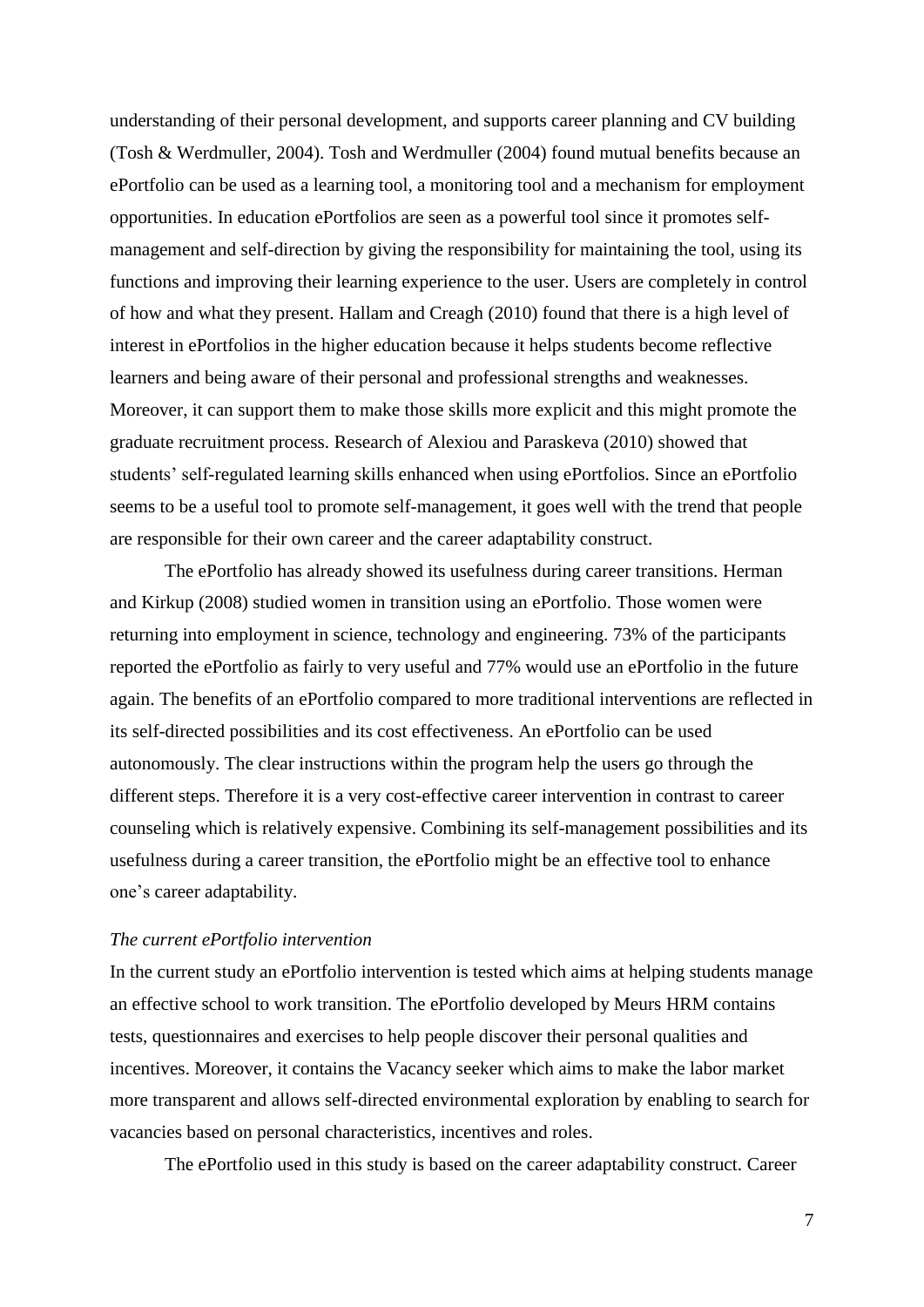concern is reflected in the possibility to provide a clear overview of the current status of one's career and future ambitions. This overview can be used as foundation for a concrete career plan. Career control is reflected in the entire ePortfolio since people are able to start working autonomously in the ePortfolio and the Vacancy seeker. In this way they obtain an overview and insight about their current situation and are able to independently take action. Career curiosity is reflected in both self-exploration and environmental exploration. Self-exploration includes filling out different questionnaires which give insight in one's personality, incentives and team roles. Moreover, curiosity is triggered by the pitch exercise in which people reflect on the results of the questionnaires, write an abstract of the most important outcomes while answering the questions, 'Who am I?, What are my qualities?, What are my ambitions?'. Subsequently, they make a pitch to briefly present themselves. Environmental exploration includes gaining more insight in the current labor market by using the Vacancy seeker. The Vacancy seeker gives an up-to-date overview of the current vacancies on the internet and helps people broaden their horizon by searching on personality characteristics and team roles instead of exclusively searching on job title. This gives people a clear overview of positions which initially seem less obvious, but actually fit their qualities very well. At last, career confidence is reflected in the entire ePortfolio. It supports one's confidence in their career by offering insight in their personal qualities, talents and skills. When people know what they are good at, what they are looking for and where they can find it, it becomes easier to independently find their own way on the labor market.

The ePortfolio intervention in the current study is divided in two meetings: the selfexploration meeting and the environmental exploration meeting. During the self-exploration meeting students explored their own personality, incentives and roles, and learned how to present their personal qualities in a pitch. During the environmental exploration meeting students searched for a suitable job using the Vacancy seeker. To see whether the intervention is effective, an experimental group which receives the entire intervention is compared to a control group which only attends the environmental exploration meeting.

#### *Hypotheses*

Based on previous research and the concept-driven design of the ePortfolio the following hypotheses are formulated:

**Hypothesis 1.** Participants in the experimental group will show an increase in career adaptability in terms of concern, control, curiosity, and confidence after the self-exploration meeting, compared to participants in the control group.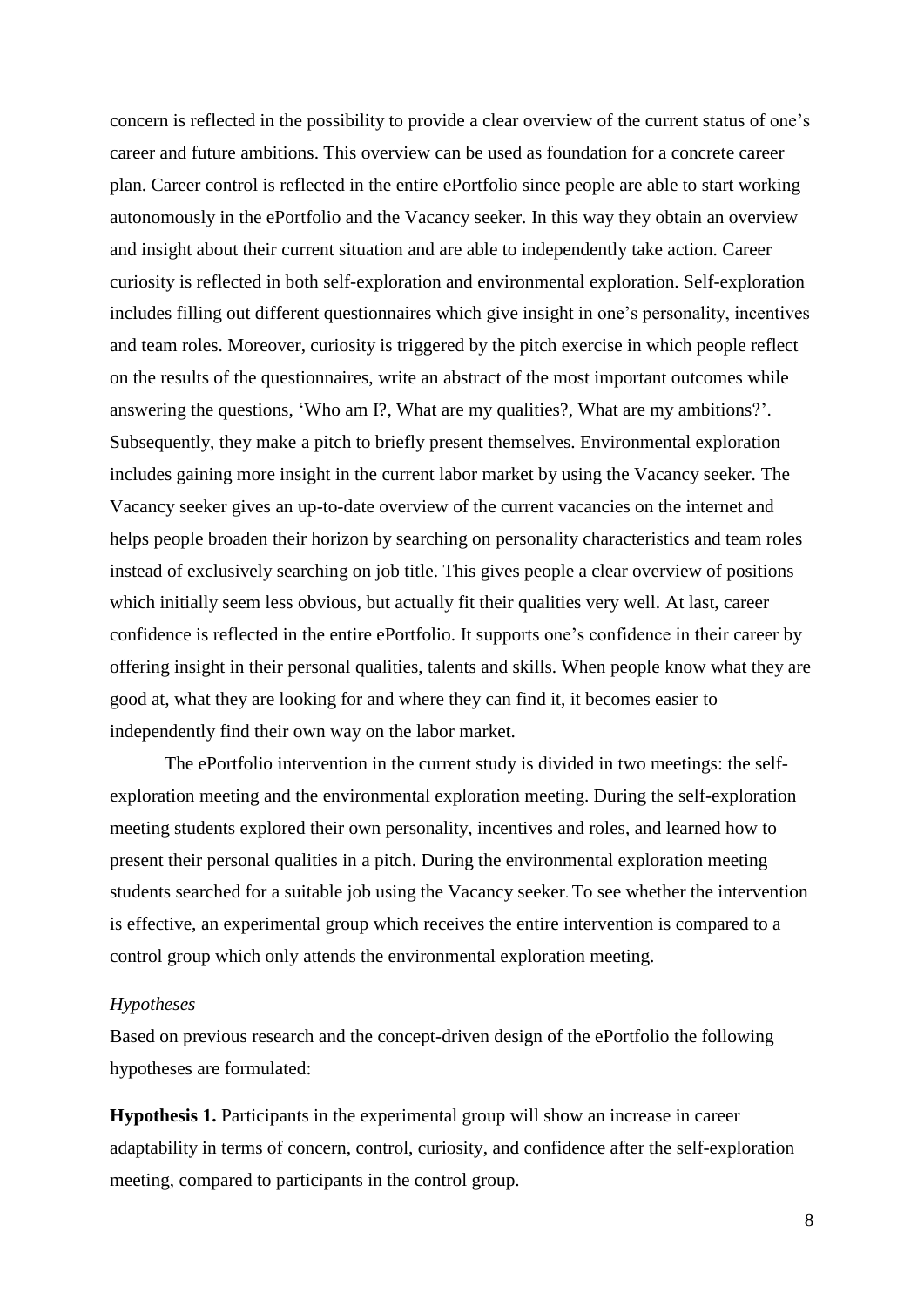**Hypothesis 2.** Participants in the experimental group and the control group will show an increase in career adaptability in terms of concern, control, curiosity, and confidence after the environmental exploration meeting.

**Hypothesis 3.** The overall effect of the intervention on career adaptability in terms of concern, control, curiosity, and confidence is stronger when both the self-exploration and the environmental exploration meeting is attended.

#### **METHOD**

# *Design and procedure*

A quasi experiment with repeated measures design allowed us to compare the development in career adaptability of university students who received the entire ePortfolio intervention (the experimental group) to students who only attended the environmental exploration meeting (the control group).



**Fig. 1.** Intervention explained for both the experimental group and the control group with the different measurement intervals.

The intervention was promoted as a training. The first meeting took place during the labor market preparation week organized by the faculty of social sciences of Utrecht University. Students were able to sign up for the training by the event website. The students who signed up automatically formed the experimental group. Before attending the first selfexploration meeting, they had to fill out the start questionnaire which measured career adaptability. 104 participants signed up for the training. 62 participants actually joined the self-exploration meeting, the rest did not show up or canceled. 26 of these participants also joined the environmental exploration meeting.

The participants, who did not show up or canceled during the first meeting, were invited to join the training again, and thus join the control group; four of them actually did. The rest of the control group was formed by inviting colleague master students and other people in researcher's network. 34 participants signed up for the training by sending an e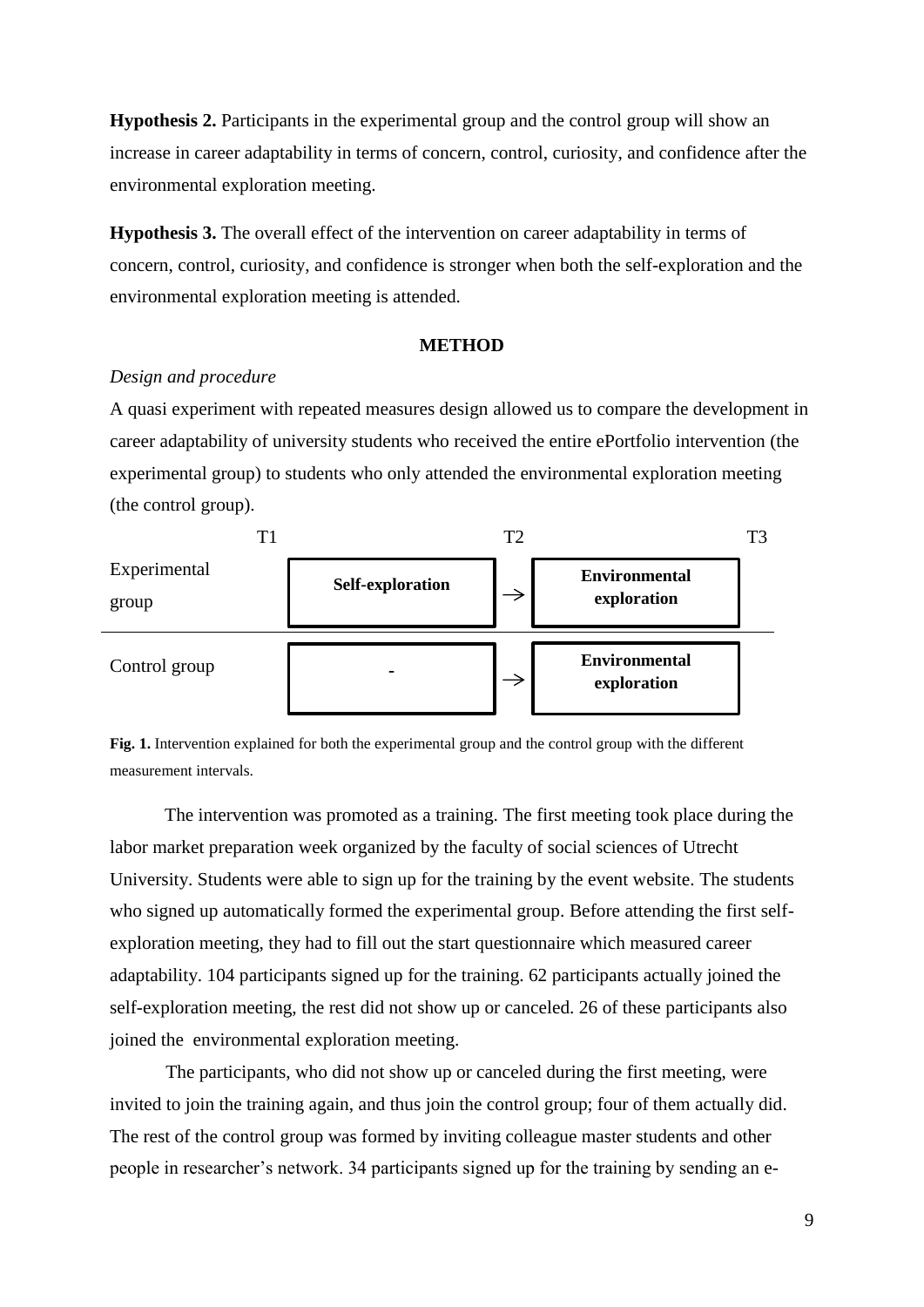mail. 26 of them actually attended the environmental exploration meeting. Before attending this meeting, they filled out the start questionnaire and an in between questionnaire which measured career adaptability again.

#### *Participants*

Data were collected among students and alumni from Utrecht University. In total 91 participants took part in the study from which 65% (*n*=59) formed the experimental group and 35% (*n*=32) the control group. All of them completed the first (Time 1) and the second (Time 2) measurement. 54% (*n*=49) also completed the third measurement (Time 3) from which 47% (*n*=23) formed the experimental group and 53% (*n*=26) the control group. The sample that completed all three measurements consisted of 41 women (84%) and 8 men (16%) with an average age of 23.9 years (*SD*=3.92, range between 19 and 47). The majority, 62%, were master students, 33% were bachelor or premaster students and 5% had graduated already. The alumni graduated at most 6 months ago and had not find suitable employment yet.

# *Training*

Participants attended the training in a computer room at the university. During the training participants used their personal ePortfolio, an online tool which is developed by Meurs HRM. All meetings were guided by two researchers of Meurs HRM.

The training for the experimental group existed of two meetings: the first meeting was focused on self-exploration and the second meeting was focused on environmental exploration. Prior to the first meeting, the participants received access to their personal ePortfolio. They were asked to fill out the start questionnaire and three other questionnaires which measured personality, incentives and team roles. The first meeting was offered up to ten participants at a time. During this meeting, they reflected on the results of the questionnaires, summarized the most important outcomes and answered the questions, 'Who am I?, What are my qualities?, What are my ambitions?'. Subsequently, they wrote their personal pitch and pitched in front of the group. At the end of the meeting, the participants filled out the evaluation questionnaire which measured career adaptability again, and contained several questions concerning the ePortfolio. During the second meeting participants used the Vacancy seeker to see if they could find suiting vacancies. They had to look for vacancies during 45 minutes. Every vacancy they clicked on had to be rated with 1 to 5 stars which symbolized how well they thought the vacancy fits them. Subsequently, they filled out the evaluation questionnaire which measured career adaptability again, and contained several questions to evaluate the Vacancy seeker.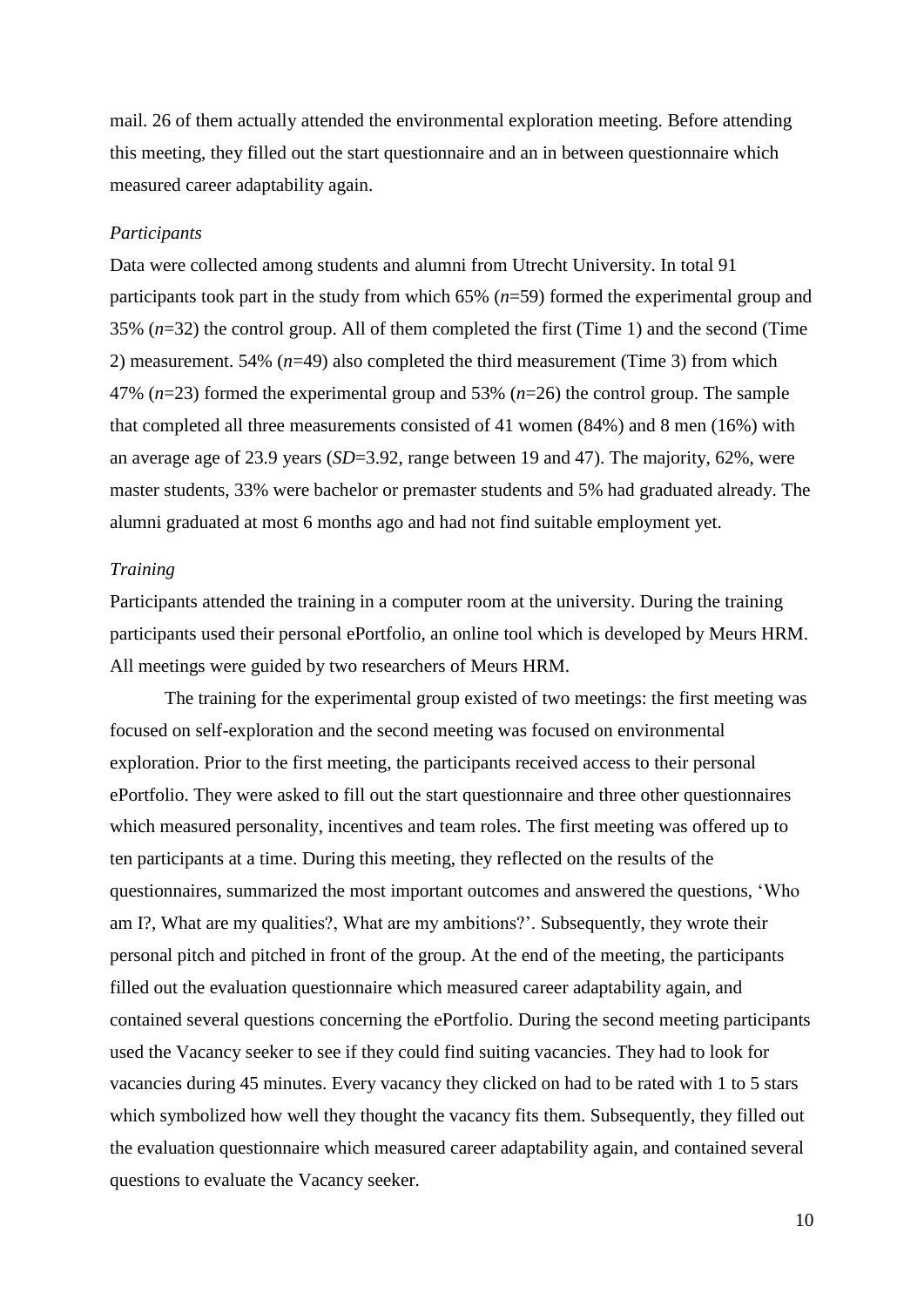The training for the control group could be considered as a workshop since it consists of only one meeting. Participants received access to their personal ePortfolio at the start of the workshop. Subsequently, participants used the Vacancy seeker as explained for the experimental group and filled out the evaluation questionnaire. Afterwards, the other functionalities of the ePortfolio were explained.

# *Measures*

Career adaptability was measured using different scales to measure each of the four dimensions of career adaptability. Participants could answer on a five-point Likert scale 'no!, no, ?, yes, yes!' in which they answered if they had developed the concerned ability.

*Career concern* was measured using the concern scale coming from the Career Adapt-Abilities Scale (CAAS) developed by Van Vianen, Klehe, Koen, and Dries (2012). It consisted of 5 items such as, 'thinking about what my future will be like' ( $\alpha_{t1} = .73$ ,  $\alpha_{t2} = .81$ ,  $\alpha_{13} = .68$ ). Moreover, career concern was measured using 6 items based on the Planning Scale of Gould (1979), with items as, 'I have a plan for my career'  $(\alpha_{t1} = .81, \alpha_{t2} = .81, \alpha_{t3} = .75)$ .

*Career control* was measured using 5 adapted items of the Career Decision Scale of Osipow, Carney, and Barak (1976). One of the items was, 'I can list the alternative career options' ( $\alpha_{t1} = .64$ ,  $\alpha_{t2} = .73$ ,  $\alpha_{t3} = .51$ ).

*Career curiosity* was measured by the environment exploration and the selfexploration scale based on the Career Exploration Survey of Stumpf, Colarelli, and Hartman (1983). An example of an item of the environment exploration scale was, 'In the last six months I have investigated career possibilities' ( $\alpha t1 = .76$ ,  $\alpha t2 = .81$ ,  $\alpha t3 = .77$ ). One of the items of the self-exploration scale was, 'In the last six months I have thought about what is important to me in my career' ( $\alpha_{t1} = .65$ ,  $\alpha_{t2} = .80$ ,  $\alpha_{t3} = .81$ ).

*Career confidence* was measured using an adapted 6-item version of the Job Search Self-Efficacy Scale (Ellis & Taylor, 1983; Van Ryn & Vinokur, 1992), with items as, 'I find myself capable of making the right decisions within my career' ( $\alpha_{t1} = .73$ ,  $\alpha_{t2} = .76$ ,  $\alpha_{t3} = .55$ ).

#### *Statistical analyses*

The effect of the intervention on participants' career adaptability was tested by different analyses in SPSS. Firstly, 2x2 repeated measures analyses of variance (ANOVAs) (GLM) tested the interaction condition x time to see if the development of the different career adaptability dimensions was significant after the self-exploration meeting and could be ascribed to the intervention. Subsequently, repeated measures ANOVAs (GLM) tested the development of the career adaptability dimensions for the experimental group and the control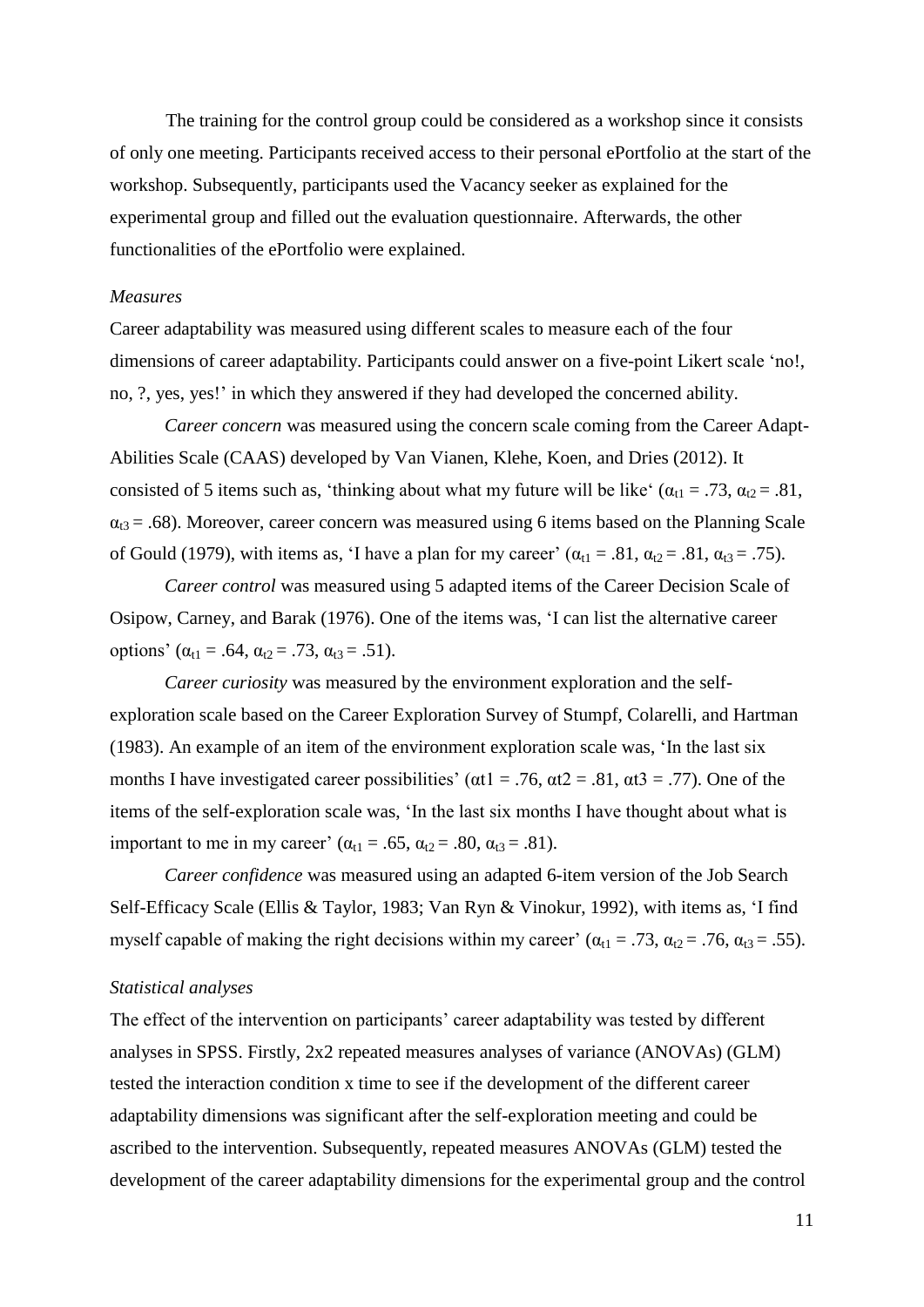group after the environmental exploration meeting. At last, 2x3 repeated measures ANOVAs (GLM) and contrast analyses were conducted to test if the development of the different adaptability dimensions was stronger for the experimental group compared to the control group.

#### **RESULTS**

To see whether the experimental group and the control group would be comparable before the start of the intervention, we first checked if the groups differed in demographic variables and the different career adaptability measures at Time 1. No significant differences were found between the experimental group and the control group for age  $(F(1,89) = .13, p = .72)$  and gender ( $\chi^2(1) = 1.08$ ,  $p = .30$ ), nor for concern ( $F(1,89) = 1.76$ ,  $p = .19$ ), career planning  $(F(1,89) = .00, p = .99)$ , career indecision  $(F(1,89) = 2.47, p = .12)$ , environmental exploration  $(F(1,89) = .18, p = .67)$ , self-exploration  $(F(1,89) = .79, p = .38)$ , and job search self-efficacy  $(F(1,89) = .34, p = .56)$ .

# *Effectiveness of the self-exploration meeting*

The first hypothesis stated that participants in the experimental group would show an increase in career adaptability in terms of concern, control, curiosity, and confidence after the selfexploration meeting compared to participants in the control group. In Table 1 the means and standard deviations for each measure per group are shown for the different time intervals. The means indicate that the experimental group showed higher scores on concern, career planning (concern), environmental exploration (curiosity), and self-exploration (curiosity), and a lower score on career indecision (control) at Time 2 compared to the control group.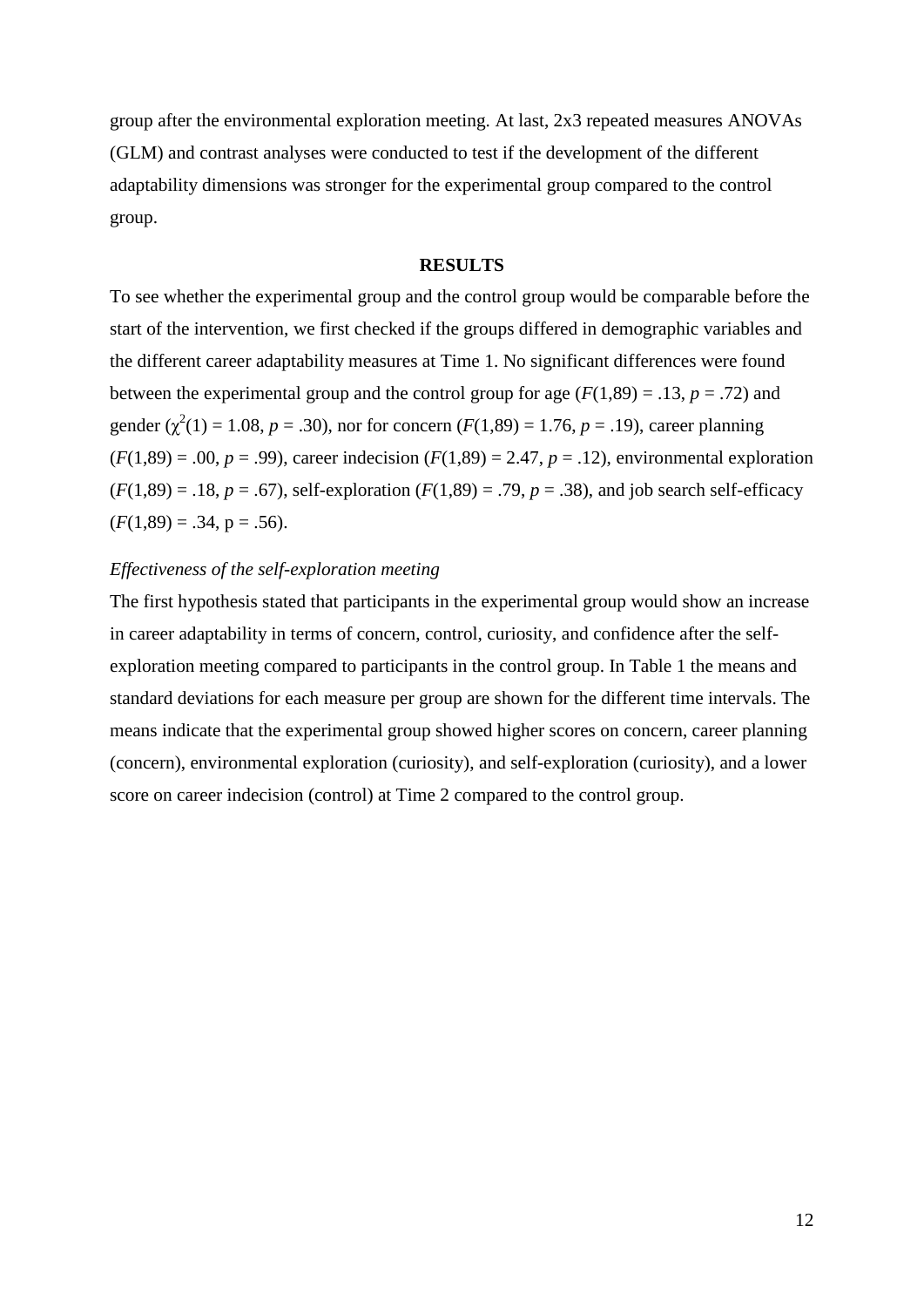#### **Table 1**

Means and standard deviations of the different career adaptability dimensions on T1, T2 and T3 for the experimental group and the control group.

| Dimension         | Measure                   | Group        | $T1(N=91)$       |     | $T2(N=91)$       |     | $T3(N=49)$       |     |
|-------------------|---------------------------|--------------|------------------|-----|------------------|-----|------------------|-----|
|                   |                           |              | $\boldsymbol{M}$ | SD  | $\boldsymbol{M}$ | SD  | $\boldsymbol{M}$ | SD  |
| Career concern    | Concern                   | Experimental | 3.38             | .61 | 3.63             | .56 | 3.98             | .49 |
|                   |                           | Control      | 3.19             | .71 | 3.22             | .75 | 3.74             | .50 |
|                   | Career planning           | Experimental | 2.90             | .77 | 3.27             | .72 | 3.62             | .62 |
|                   |                           | Control      | 2.91             | .79 | 3.06             | .75 | 3.30             | .63 |
| Career control    | Career indecision         | Experimental | 3.40             | .64 | 3.22             | .65 | 2.82             | .60 |
|                   |                           | Control      | 3.19             | .61 | 3.11             | .57 | 2.79             | .32 |
| Career curiosity  | Environmental exploration | Experimental | 2.57             | .78 | 2.72             | .76 | 3.65             | .80 |
|                   |                           | Control      | 2.64             | .86 | 2.70             | .80 | 3.29             | .50 |
|                   | Self-exploration          | Experimental | 3.93             | .52 | 4.23             | .42 | 4.43             | .42 |
|                   |                           | Control      | 3.82             | .64 | 3.88             | .65 | 4.01             | .52 |
| Career confidence | Job search self-efficacy  | Experimental | 3.55             | .51 | 3.60             | .53 | 3.92             | .32 |
|                   |                           | Control      | 3.61             | .60 | 3.48             | .56 | 3.80             | .38 |

To test whether participants in the experimental group will show a significant increase in career adaptability after the self-exploration meeting in comparison to the control group, six 2x2 repeated measures ANOVAs were conducted. The career adaptability measure at each time interval was the within-subjects variable and group was the between-subjects variable. Although the assumptions of normality and homogeneity of variance were not met for all measures on every measurement interval, an ANOVA was considered a robust test due to the number of participants. No effects occurred for environmental exploration. For selfexploration  $(F(1,89) = 14.46, p = .00)$ , career indecision  $(F(1,89) = 4.84, p = .03)$ , concern  $(F(1,89) = 6.59, p = .01)$ , and career planning  $(F(1,89) = 20.82, p = .00)$  main effects for time were found which suggests that all participants showed more self-exploration, career decidedness, concern, and career planning at Time 2. Moreover, for self-exploration (*F*(1,89)  $= 4.57$ ,  $p = .04$ ) and concern  $(F(1,89) = 5.47, p = .02)$  main effects for group were found which implies that the experimental group shows more self-exploration and concern in general. A significant interaction effect was found for self-exploration  $(F(1,89) = 6.74, p =$ .01), concern  $(F(1,89) = 4.05, p = .05)$  and job search self-efficacy  $(F(1,89) = 4.61, p = .03)$ . In other words, the results showed that the development of self-exploration (curiosity),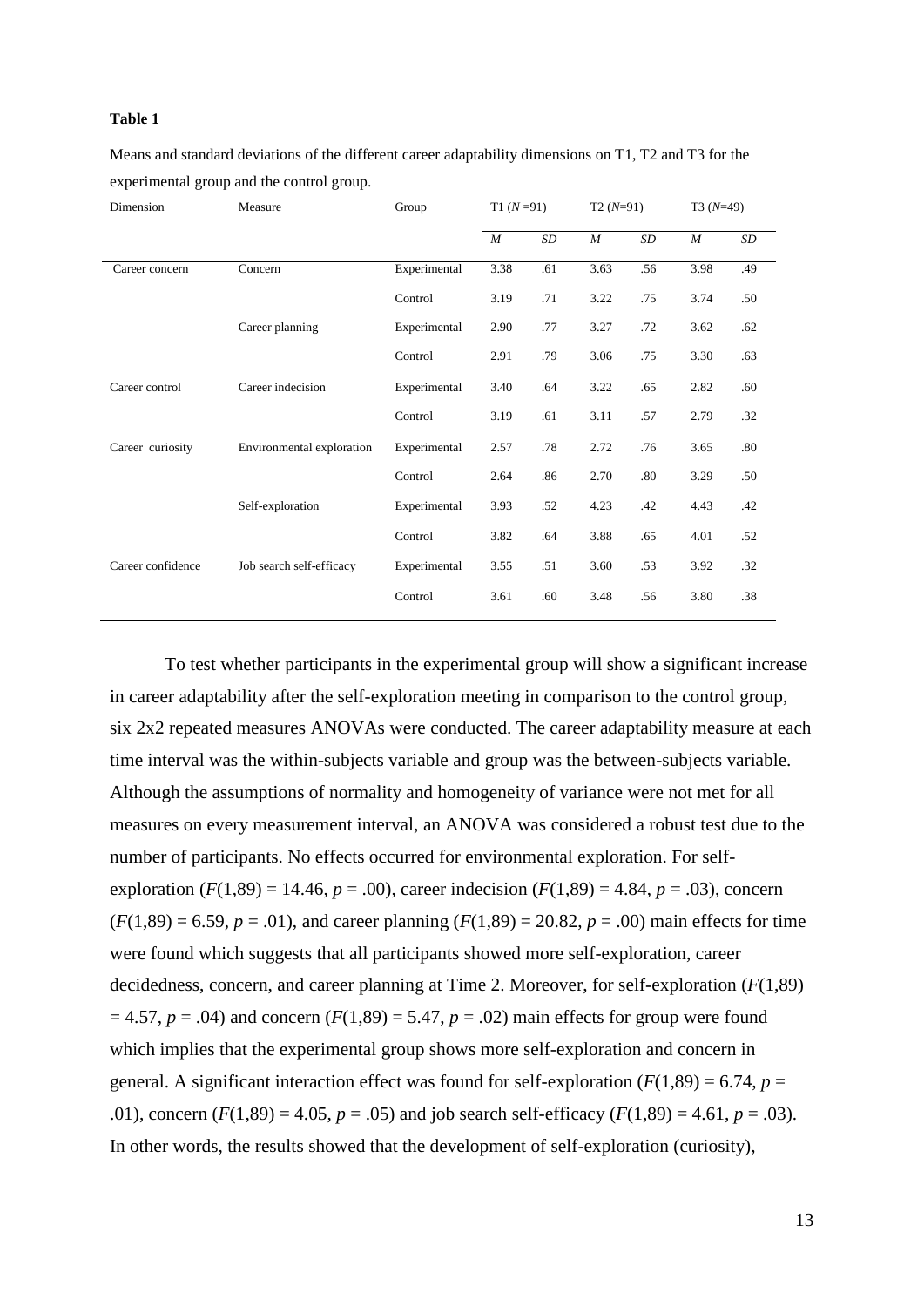concern and job search self-efficacy (control) was significantly different for the experimental group compared to the control group. These results partially support Hypothesis 1.

# *Effectiveness of the environmental exploration meeting*

The second hypothesis stated that participants in the experimental group and the control group would show an increase in career adaptability in terms of concern, control, curiosity, and confidence after the environmental exploration meeting. The means in Table 1 indicate that an increase occurred in concern, career planning, career indecision, environmental exploration, self-exploration, and job search self-efficacy and a decrease in career indecision for both the experimental group and the control group.

To see whether participants in both the experimental group and the control group will show a significant increase in career adaptability after the environmental exploration meeting, repeated measures ANOVAs were conducted for both groups. For all different career adaptability measures a time effect was found in the experimental group; environmental exploration  $(F(1,22) = 24.62, p = .00)$ , self-exploration  $(F(1,22) = 9.07, p = .01)$ , career indecision  $(F(1,22) = 7.73, p = .01)$ , concern  $(F(1,22) = 16.60, p = .00)$ , career planning  $(F(1,22) = 6.54, p = .02)$ , and job search self-efficacy  $(F(1,22) = 12.51, p = .00)$ . These time effects were also found in the control group; environmental exploration  $(F(1,25) = 9.36, p =$ .01), self-exploration (*F*(1,25) = 2.49, *p* = .02), career indecision (*F*(1,25) = 5.22, *p* = .03), concern  $(F(1,25) = 16.72, p = .00)$ , career planning  $(F(1,25) = 7.74, p = .01)$ , and job search self-efficacy  $(F(1,25) = 18.27, p = .00)$ . In other words, the results revealed that both the experimental group and the control group show significant increases in the career adaptability dimensions after attending the environmental exploration meeting, thereby supporting Hypothesis 2.

# *Overall effectiveness of the intervention*

Six 2x3 repeated measures ANOVAs were conducted to test if the development of the career adaptability dimensions was significant and could be ascribed to the intervention. The career adaptability measure at each time interval was the within-subjects variable and group was the between-subjects variable. Mauchly's test indicated that the assumption of sphericity has been violated for environmental exploration. Therefore the degrees of freedom were corrected using the Greenhouse-Geisser correction ( $\varepsilon$  = .74).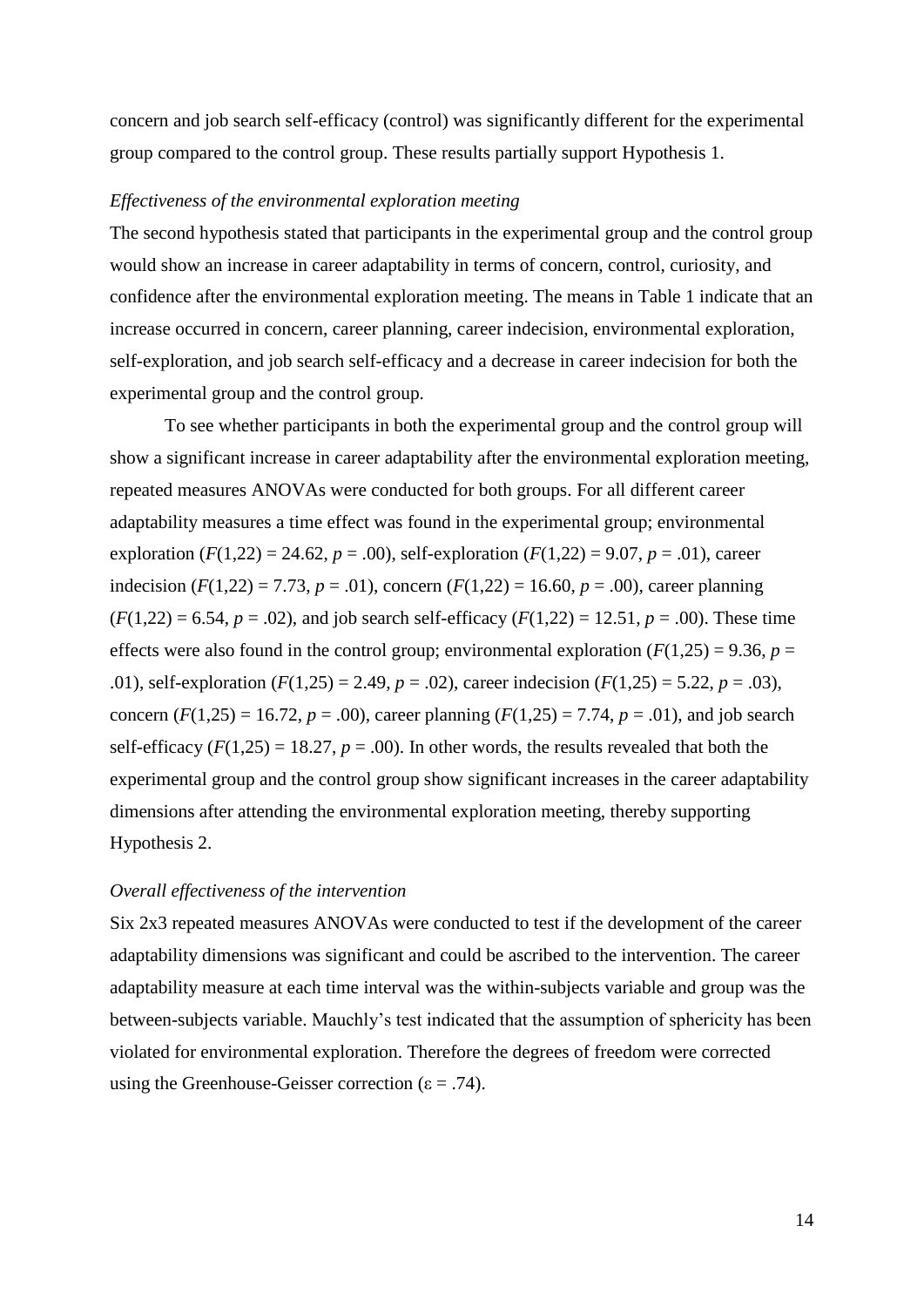

**Fig. 2.** Graphic representations of the different career adaptability measures at the different time intervals for both the experimental group and the control group.

Results revealed that for every career adaptability measure a main effect on time was found; environmental exploration  $(F(1.47, 69.15) = 33.78, p = .00)$ , self-exploration  $(F(2,94)$  $= 17.68$ ,  $p = .00$ ), career indecision ( $F(2,94) = 16.51$ ,  $p = .00$ ), concern ( $F(2,94) = 23.10$ ,  $p =$ .00), career planning  $(F(2,94) = 38.15, p = .00)$ , and job search self-efficacy  $(F(2,94) = 16.43,$ *p* = .00). For self-exploration (*F*(1,47) = 5.13, *p* = .03) and concern (*F*(1,47) = 4.57, *p* = .04) also a main effect on group was found. Furthermore, results showed that the interaction condition x time was significant for environmental exploration ( $F(1.47, 69.15) = 4.53$ ,  $p =$ .02) and career planning  $(F(2,49) = 4.48, p = .01)$ . In other words, the results revealed that the development of environmental exploration (curiosity) and career planning (concern) was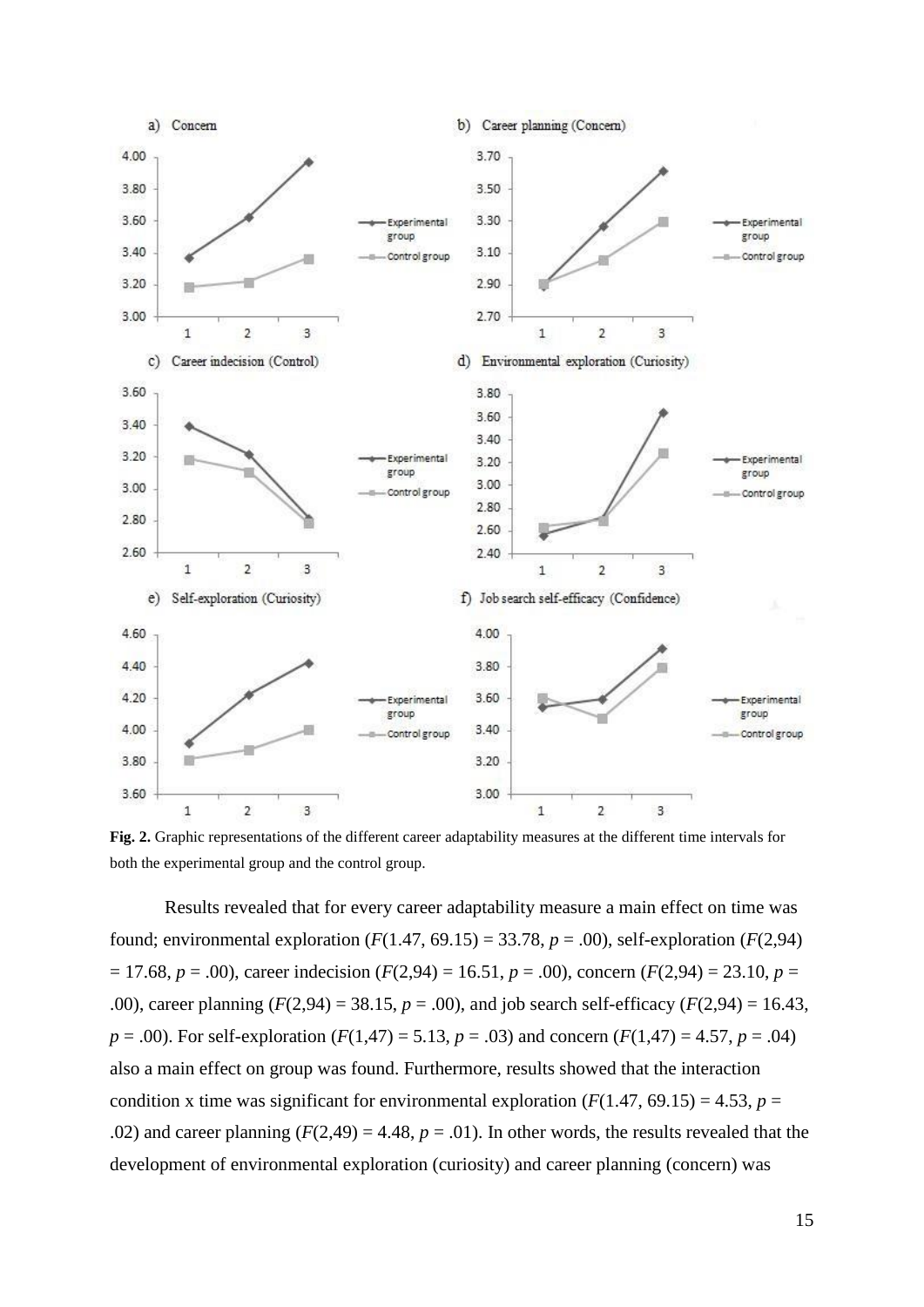significantly different in the experimental group compared to the control group. These results partially confirm Hypothesis 3.

To assess the differences in development in more detail contrast analyses were used. Tests of within subject effects showed that the overall time effect for environmental exploration was significant in the experimental group ( $F(2,44) = 25.54$ ,  $p = .00$ ) and the control group ( $F(2,50) = 8.55$ ,  $p = .00$ ). Further analyses found that participants in both the experimental group and the control group showed no significantly higher levels of environmental exploration at Time 2 compared to Time 1. However, at Time 3 participants in both the experimental group ( $F(1,22) = 24.62$ ,  $p = .00$ ) and the control group ( $F(1,25) = 9.36$ ,  $p = .01$ ) showed an increase in environmental exploration compared to Time 2. Both the experimental group ( $F(1,22) = 37.51$ ,  $p = .00$ ) and the control group ( $F(1,25) = 9.42$ ,  $p = .01$ ) showed significantly higher levels when comparing scores at Time 3 to Time 1.

For career planning tests of within subject effects showed that the overall time effect for career planning was significant for both the experimental group  $(F(2,44) = 24.57, p = .00)$ and the control group  $(F(2,50) = 12.68, p = .00)$ . Subsequently, contrast analyses showed a significant increase in career planning for both the experimental group  $(F(1,22) = 24.29, p =$ .00) and the control group  $(F(1,25) = 7.05, p = .01)$  between Time 1 and Time 2. An increase in career planning was also found between Time 2 and Time 3 for both the experimental group  $(F(1,22) = 6.54, p = .02)$  and the control group  $(F(1,25) = 7.34, p = .01)$ . Both the experimental group ( $F(1,22) = 37.58$ ,  $p = .00$ ) and the control group ( $F(1,25) = 20.48$ ,  $p = .00$ ) showed significantly higher levels of career planning on Time 3 when comparing to Time 1.

# **DISCUSSION**

The current study answered to the call for more intervention studies (Verbruggen & Sels, 2008; Vuori et al., 2012) and tested the effectiveness of the ePortfolio in enhancing students' career adaptability in terms of concern, control, curiosity, and confidence. An experimental group which attended the entire intervention including the self-exploration meeting and the environmental exploration meeting was compared to a control group which only attended the environmental exploration meeting. In total 91 participants took part in the study from which 58 formed the experimental group and 32 the control group.

Results indicated that participants in the experimental group had increased in concern, self-exploration (curiosity) and job search self-efficacy (confidence) after attending the selfexploration meeting whereas the control group did not. The environmental exploration meeting resulted in an increase for both the experimental group and the control group in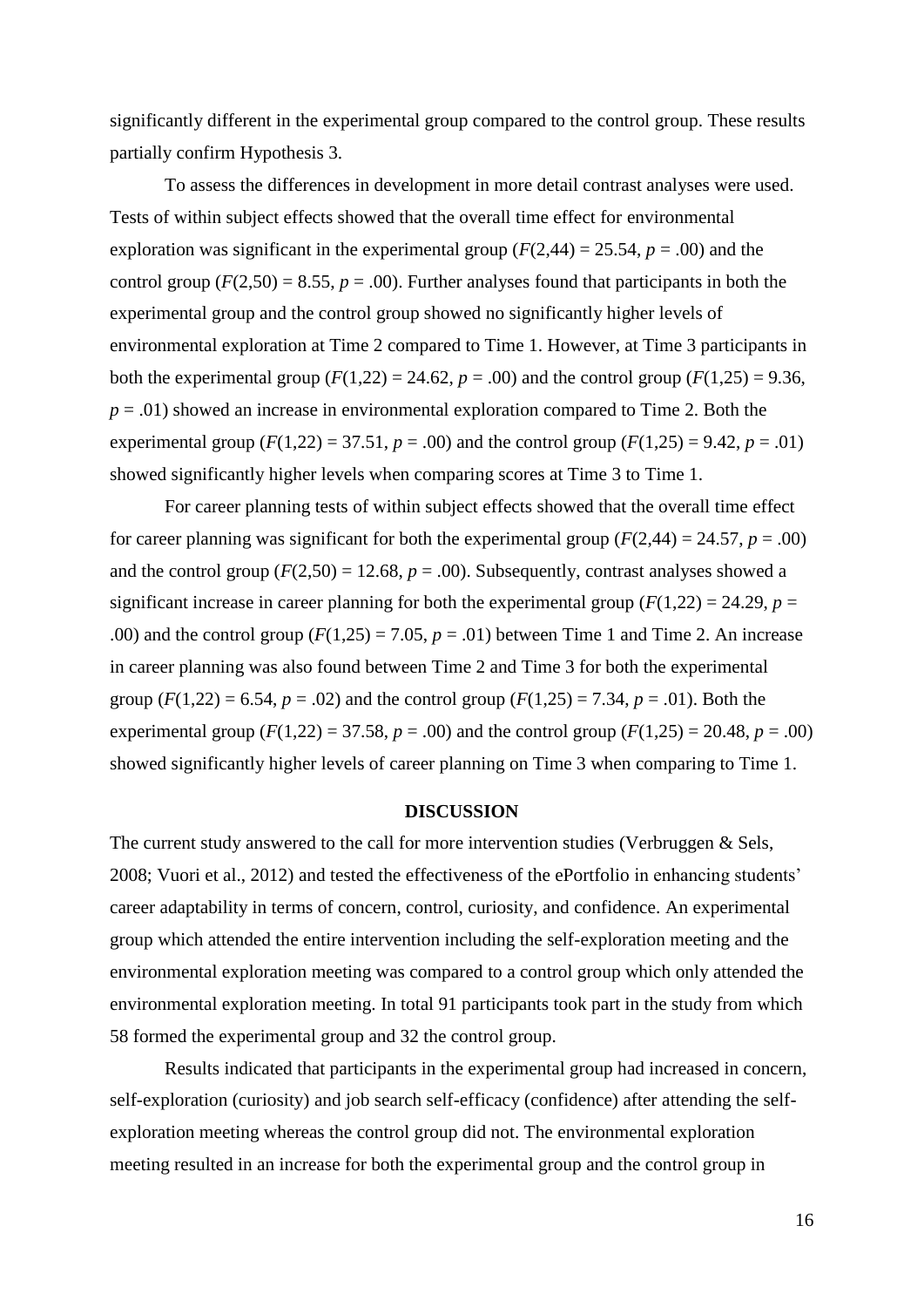concern, career planning (concern), career decidedness (control), self-exploration (curiosity), environmental exploration (curiosity), and job search self-efficacy (confidence). Moreover, results revealed that the intervention was more effective on career planning (concern) and environmental exploration (curiosity) when both the self-exploration meeting and the environmental meeting was attended. It seems to be beneficial to explore the self before conducting environmental exploration. This indicates that external exploration is important, but self-exploration prior to environmental exploration clearly enhances the overall effect. In sum, these results indicate that the ePortfolio is beneficial in enhancing students' career adaptability. Therefore, it can be concluded that the ePortfolio intervention has proven its effect.

#### *Theoretical contributions*

Our results have several theoretical contributions. First, the results of the current study partially confirm Savickas and Porfeli's (2012) view on career adaptability as competencies that can be modified. In the literature there was no consensus yet whether career adaptability is a stable personality trait or can be seen as a set of transactional competencies (Verbruggen & Sels, 2008). Whereas Verbruggen and Sels (2008) and Griffin and Hesketh (2003) were supporting the personality trait view on career adaptability, Koen et al. (2012) and Akkermans (2013) intervention studies confirmed Savickas and Porfeli's (2012) view on the career adaptability dimensions as competencies that can be modified. The results of the current study tend more towards Savickas and Porfeli's (2012) view because all the different career adaptability dimensions developed when using the ePortfolio. Our study shows that the ePortfolio intervention can actually enhance students' career adaptability at least in the short run, hence it contributes to Savickas and Porfeli´s (2012) view on career adaptability as a malleable construct.

Second, the current study emphasizes the significance of conducting self-exploration prior to environmental exploration. The results indicate that exploring one's personal qualities prior to investigating the various career options resulted in higher levels of career planning and environmental exploration. Consequently, self-exploration prior to environmental exploration ensures people to set more career goals and gain more information about different jobs, organizations and professional fields. Zikic and Klehe (2006) have already pointed out that environmental exploration increases the possibility of finding a suitable job. The results of the current study suggest that when students conduct self-exploration before exploring the environment their adaptability at the labor market increases significantly.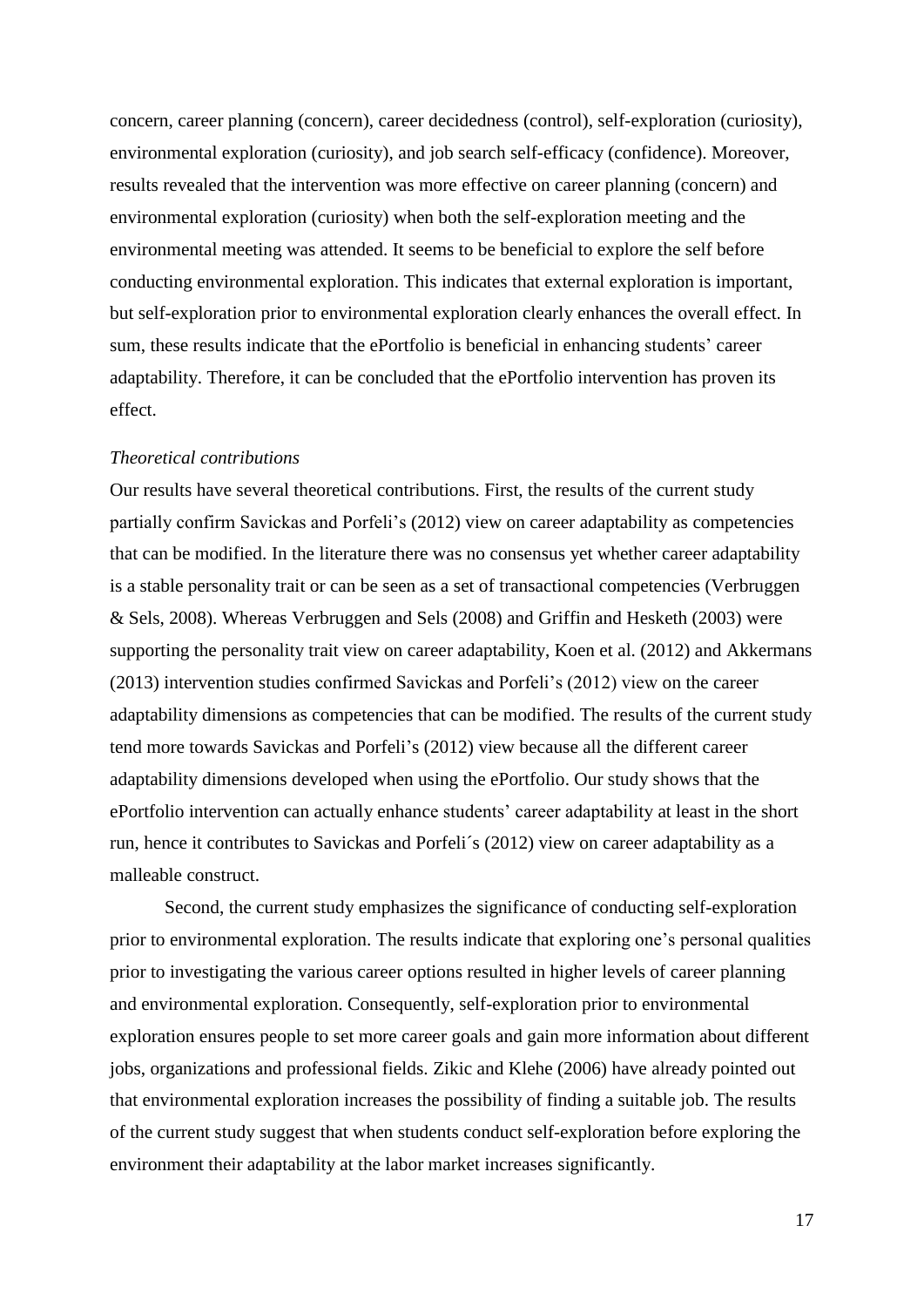Third, the current study answers the call for more empirical studies to examine the effectiveness of interventions supporting career development (Vuori et al., 2012) and the specific demand for more intervention research on enhancing career adaptability (Verbruggen & Sels, 2008). Moreover, the current study proves that it is actually possible to enhance students' career adaptability using an ePortfolio intervention. Herman and Kirkup (2008) have already demonstrated the usefulness of an ePortfolio for women in a career transition. Our results show that an ePortfolio can also be useful in preparing for the school to work transition. The ePortfolio seems to be an appropriate intervention to enhance students' career adaptability which may help students successfully manage career transitions (Hirschi, 2009), find high quality employment (Koen et al., 2010) and have career success (Hirschi, 2010).

# *Limitations and suggestions for future research*

There are a few limitations that need to be addressed. First, the results indicate that the ePortfolio can enhance students' career adaptability on the short term since the effect was measured directly afterwards the intervention. Therefore, the results cannot provide any clarity whether the increased career adaptability levels sustain in the long run. Burke and Hutchins (2007) underline the importance of time and opportunity to implement the new skills and knowledge retrieved from the intervention. This inquires a longer time interval between the end of the intervention and the measurement to determine the effect of the intervention. Because the ePortfolio is developed to enhance career adaptability sustainably, it requires to test the effectiveness of the intervention on the long run.

Second, participants were not randomly assigned into the experimental group and the control group due to practical limitations. Analyses at Time 1 showed no differences between the two groups on any of the demographic variables nor on the different career adaptability measures. However, it might have had a confounding influence on our outcome variables. Moreover, the sample consisted of participants who signed up on a voluntary basis. This can trigger a self-selection bias which implies that people who voluntarily participate might have had lower career adaptability levels at Time 1 than the average. Students who felt already prepared for the school to work transition and therefore probably show higher levels of career adaptability would possibly not sign up for the training. However, the intervention is designed for graduates who do not meet the certain career adaptability levels to successfully manage the school to work transition. This indicates that the intervention reaches the relevant target group: those students who could use a helping hand. Another limitation on our study is that it contained a relatively small sample. Although effects were found despite the sample size,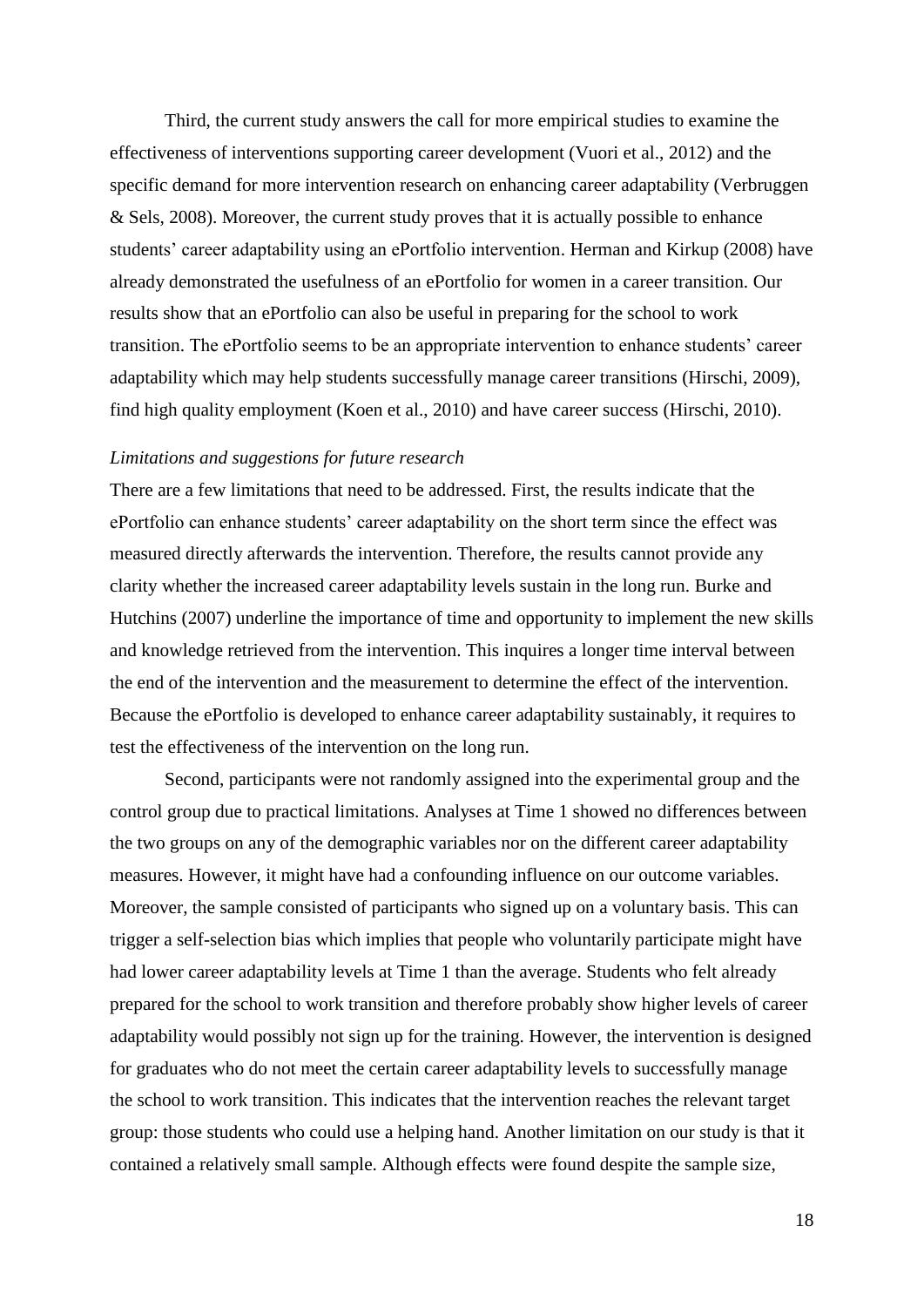more effects could have been significant when larger sample sizes were used. Furthermore, additional analyses would have been conducted to assess the career adaptability development in more detail.

Another critical remark on our study is that it only involves self-assessment measures. Self-reports run the risk of common method bias (Podsakoff, MacKenzie, Lee, & Podsakoff, 2003) which might have influenced the results. However, the levels of the different career adaptability dimensions are probably evaluated most accurate by individuals' themselves. In addition, the Cronbach's alphas were respectively questionable for the Career Decidedness Scale on Time 1 and Time 3 according to George and Mallery (2003). The Cronbach's alpha for the Job Search Self-Efficacy Scale on Time 3 turned out to be questionable as well. This denotes that the internal consistency of the scale was not sufficient for those measurements. The lowest Cronbach's alpha values were found on Time 3. This might indicate that the third measurement was less reliable. Participants might have been less motivated to fill out the questionnaire again after being confronted with the same questions multiple times.

Future research should assess the long term effects of the ePortfolio on career adaptability. Another important addition to the current study would be to investigate the effects of the ePortfolio on more objective outcomes, for example whether graduates actually find a suitable job. In addition, links with career success and job quality could be investigated to verify previous research of Koen et al. (2010) and Hirschi (2010). Moreover, it is important to investigate the effect of the ePorfolio without the supportive meetings. The current study does not provide clarity whether the effects of the ePortfolio on career adaptability remain when graduates do not attend one or two meetings. At last, it would be interesting to use other samples to see if the ePortfolio is also a useful tool to help people manage other career transitions.

# *Practical implications*

The ePortfolio offers graduates the opportunity to increase their career adaptability which may help them successfully manage the important school to work transition. Students may feel better prepared when using the ePortfolio, an intervention aimed at supporting career development in a more autonomous way. The current study also demonstrates that it is possible to support graduates' career development when using an online tool.

Since the ePortfolio seemed to be effective in enhancing students' career adaptability, its self-directed possibilities and relatively low costs, the ePortfolio could be a useful tool for universities which are willing to help their graduates successfully manage the school to work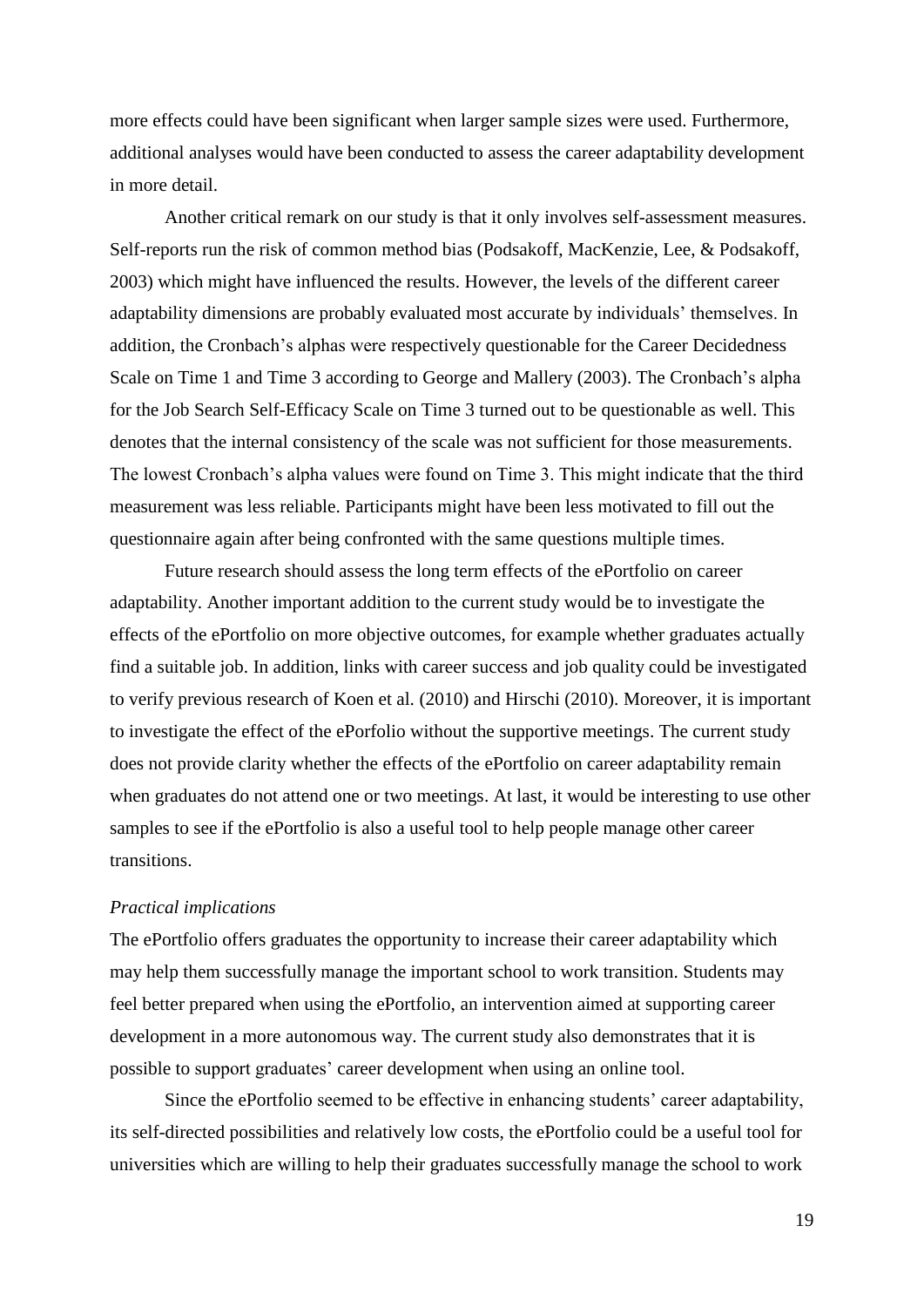transition. Other implications involve career counselors who prefer to give their clients a more self-directive role in supporting their career development. They could introduce an ePortfolio and help the clients go through the different steps of the program.

# *Conclusion*

The results indicated that the ePortfolio is a useful tool to enhance students' career adaptability and help them prepare for a successful school to work transition. Attending both the self-exploration meeting and the environmental exploration meeting resulted in a more beneficial effect compared to only attending the environmental exploration meeting which emphasized the importance of conducting self-exploration prior to environmental exploration. With this study we hope to have demonstrated the theoretical and practical relevance of career adaptability and provide a useful tool to develop students' career adaptability to help them successfully manage the important school to work transition.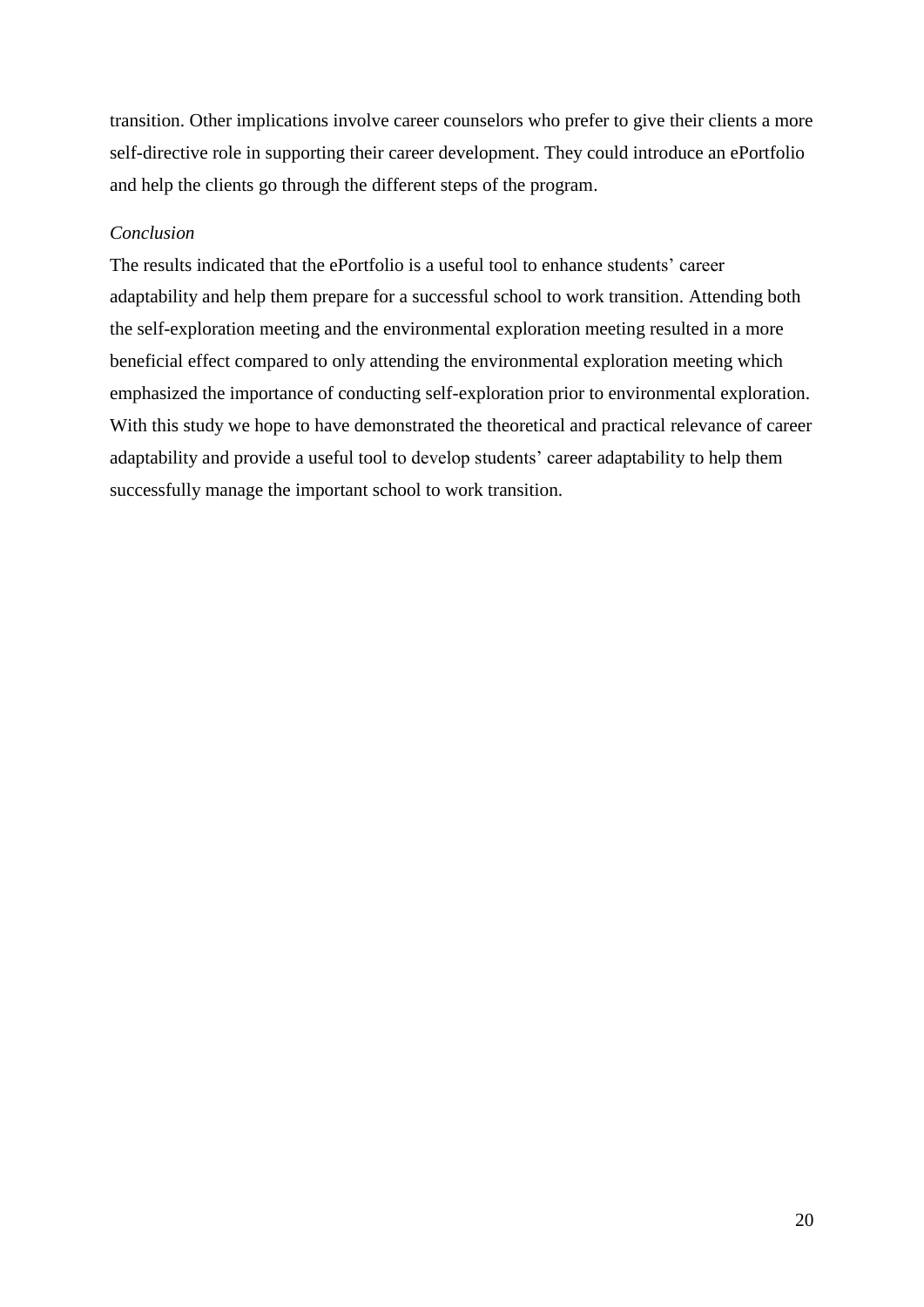#### **REFERENCES**

- Akkermans, J. (2013). *Well begun is half done: Investigating the work and career of the young workforce.* Enschede: Ipskamps drukkers.
- Alexiou, A., & Paraskeva, F. (2010). Enhancing self-regulated learning skills through the implementation of an e-portfolio tool*. Procedia Social and Behavioral Sciences, 2*, 3048–3054.
- Burke, L. A., & Hutchins, H. M. (2007). Training transfer: An integrative literature review. *Human Resource Development Review, 6*(3), 263–296.
- Caplan, R. D., Vinokur, A. D., Price, R. H., & Van Ryn, M. (1989). Job seeking, reemployment, and mental health: A randomized field experiment in coping with job loss. *Journal of Applied Psychology*, *74*, 759–769.
- Cummings, T. G., & Worley, C. G. (2009). *Organization Development & Change.* United States: South-Western.
- Ellis, R. A., & Taylor, M. S. (1983). Role of self-esteem within the job search process. *Journal of Applied Psychology, 68*, 632–640.
- Fugate, M., Kinicki, A. J., & Ashforth, B. E. (2004). Employability: A psycho-social construct, its dimensions, and applications. *Journal of Vocational Behavior, 65*, 14– 38.
- George, D., & Mallery, P. (2003). *SPSS for Windows step by step: A simple guide and reference. 11.0 update* (4th ed.). Boston: Allyn & Bacon.
- Gould, S. (1979). Characteristics of career planners in upwardly mobile occupations. *The Academy of Management Journal*, *22*(3), 539–550.
- Griffin, B., & Hesketh, B. (2003). Adaptable behaviours for successful work and career adjustment. *Australian Journal of Psychology, 55*(2), 65–73.
- Hallam, G., & Creagh, T. (2010). ePortfolio use by university students in Australia: A review of the Australian ePortfolio Project. *Higher Education Research & Development, 29*(2), 179–193.
- Herman, C., & Kirkup, G. (2008). Learners in transition: The use of ePortfolios for women returners to science, engineering and technology. *Innovations in Education and Teaching International, 45*(1), 67–76.
- Hirschi, A. (2009). Career adaptability development in adolescence: Multiple predictors and effect on sense of power and life satisfaction. *Journal of Vocational Behavior, 74*, 145–155.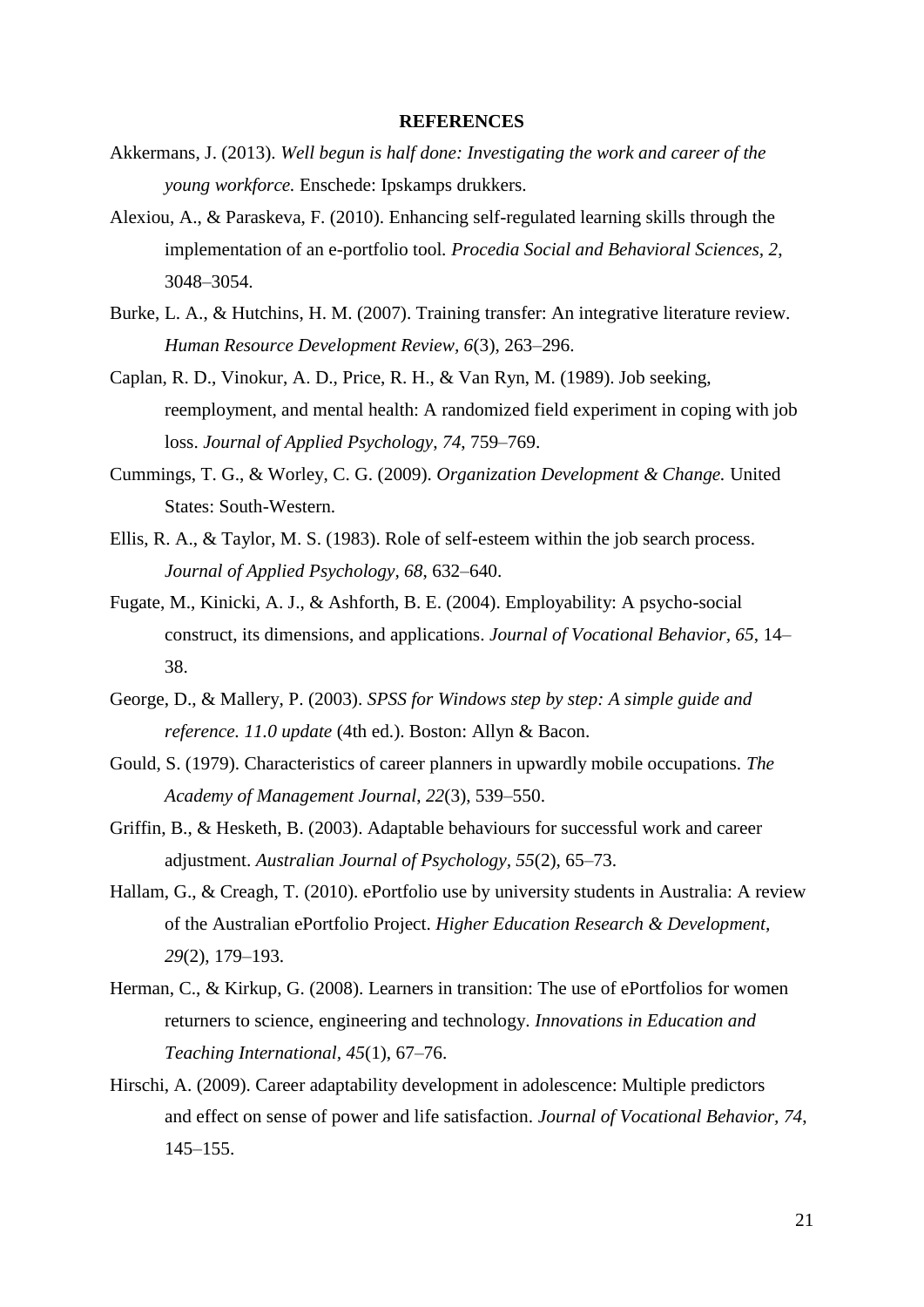Hirschi, A. (2010). The role of chance events in the school-to-work transition: The influence of demographic, personality and career development variables. *Journal of Vocational Behavior, 77*, 39–49.

ILO (2013). *Global employment trends for youth 2013.* Geneva: International Labour Office.

- Klehe, U-C., Zikic, J., Van Vianen, A. E. M., Koen, J., & Buyken, M. (2012). Coping proactively with economic stress: Career adaptability in the face of job insecurity, job loss, unemployment, and underemployment. In P. L. Perrewé, J. R. B. Halbesleben & C. C. Rosen (Eds.), *The role of the economic crisis on occupational stress and well being* (pp. 131–176). Bingley: Emerald Group Publishing Limited.
- Koen, J., Klehe, U-C., & Van Vianen, A. E. M. (2012). Training career adaptability to facilitate a successful school-to-work transition. *Journal of Vocational Behavior, 81*, 395–408.
- Koen, J., Klehe, U-C., Van Vianen, A. E. M., Zikic, J., & Nauta, A. (2010). Job-search strategies and reemployment quality: The impact of career adaptability. *Journal of Vocational Behavior, 77*, 126–139.
- Kristof-Brown, A. L., Zimmerman, Z. D., & Johnson, E. C. (2005). Consequences of individuals' fit at work: A meta-analysis of person-job, person-organization, persongroup, and person-supervisor fit. *Personnel Psychology, 58*, 281–342.
- Moynihan, L. M., Roehling, M. V., LePine, M. A., & Boswell, W. R. (2003). A longitudinal study of the relationships among job search self-efficacy, job interviews, and employment outcomes. *Journal of Business and Psychology, 18*(2), 207–233.
- Ng, T. W. H., & Feldman, C. W. (2007). The school-to-work transition: A role identity perspective. *Journal of Vocational Behavior, 71*, 114–134.
- Osipow, S. H., Carney, C. G., & Barak, A. (1976). A scale of educational-vocational undecidedness: A typological approach. *Journal of Vocational Behavior, 9*, 233–243.
- Podsakoff, P. M., MacKenzie, S. B, Lee, J-Y., & Podsakoff, N. P. (2003). Common method biases in behavioral research: A critical review of the literature and recommended remedies. *The Journal of Applied Psychology, 88*(5), 879–903.
- ROA (2011). *De arbeidsmarkt naar opleiding en beroep tot 2016. ([The labor market according to education and occupation until 2016.])* Maastricht: Researchcentrum voor Onderwijs en Arbeidsmarkt.
- Savickas, M. L. (2005). The theory and practice of career construction. In S. D. Brown & R. W. Lent (Eds.), *Career development and counseling* (pp. 42–70). Hoboken, New Jersey: John Wiley & Sons, Inc.